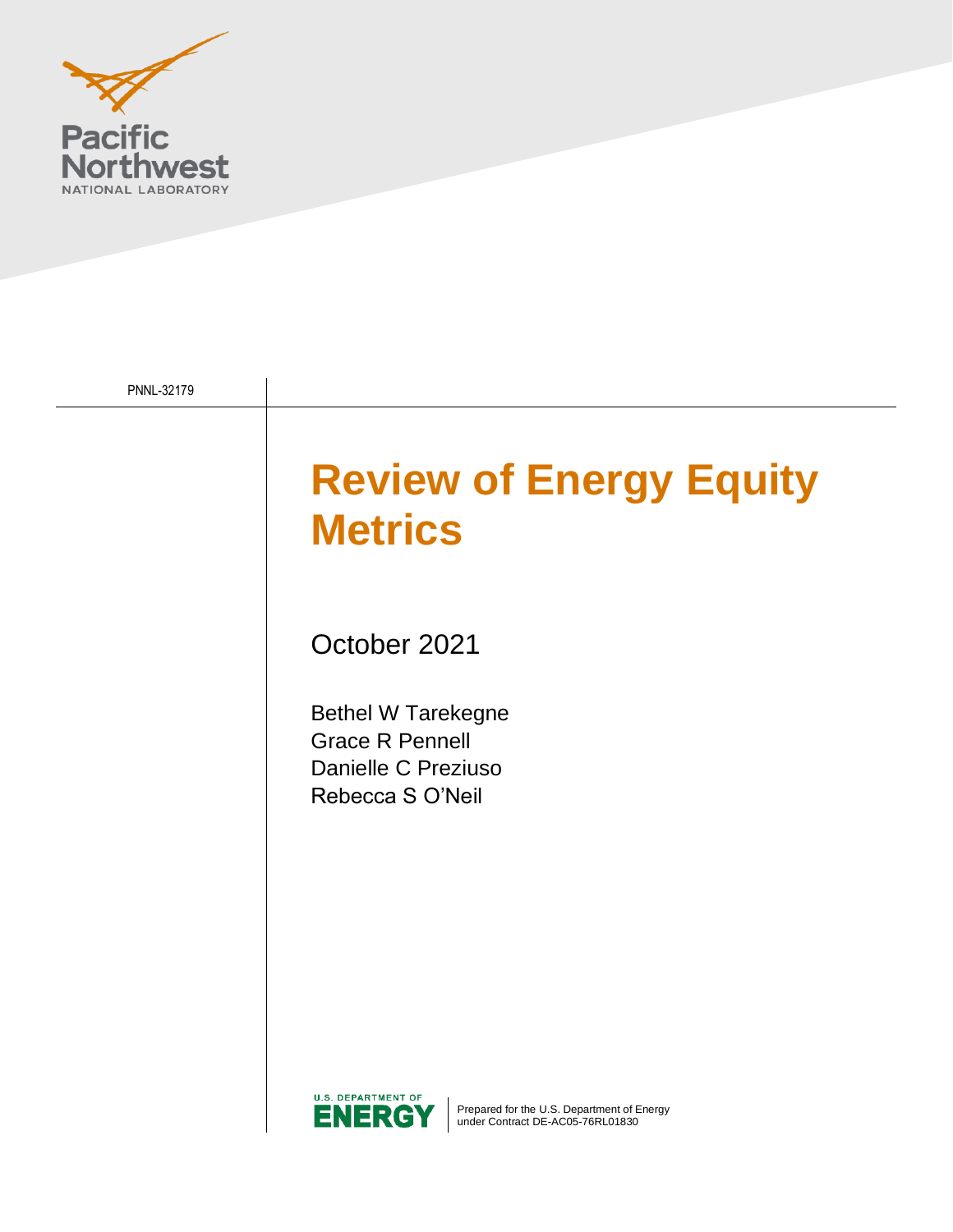#### **DISCLAIMER**

This report was prepared as an account of work sponsored by an agency of the United States Government. Neither the United States Government nor any agency thereof, nor Battelle Memorial Institute, nor any of their employees, makes **any warranty, express or implied, or assumes any legal liability or responsibility for the accuracy, completeness, or usefulness of any information, apparatus, product, or process disclosed, or represents that its use would not infringe privately owned rights**. Reference herein to any specific commercial product, process, or service by trade name, trademark, manufacturer, or otherwise does not necessarily constitute or imply its endorsement, recommendation, or favoring by the United States Government or any agency thereof, or Battelle Memorial Institute. The views and opinions of authors expressed herein do not necessarily state or reflect those of the United States Government or any agency thereof.

#### PACIFIC NORTHWEST NATIONAL LABORATORY *operated by* BATTELLE *for the* UNITED STATES DEPARTMENT OF ENERGY *under Contract DE-AC05-76RL01830*

#### **Printed in the United States of America**

**Available to DOE and DOE contractors from the Office of Scientific and Technical Information, P.O. Box 62, Oak Ridge, TN 37831-0062; ph: (865) 576-8401 fax: (865) 576-5728 email[: reports@adonis.osti.gov](mailto:reports@adonis.osti.gov)** 

**Available to the public from the National Technical Information Service 5301 Shawnee Rd., Alexandria, VA 22312 ph: (800) 553-NTIS (6847) email: orders@ntis.gov [<https://www.ntis.gov/about>](https://www.ntis.gov/about) Online ordering[: http://www.ntis.gov](http://www.ntis.gov/)**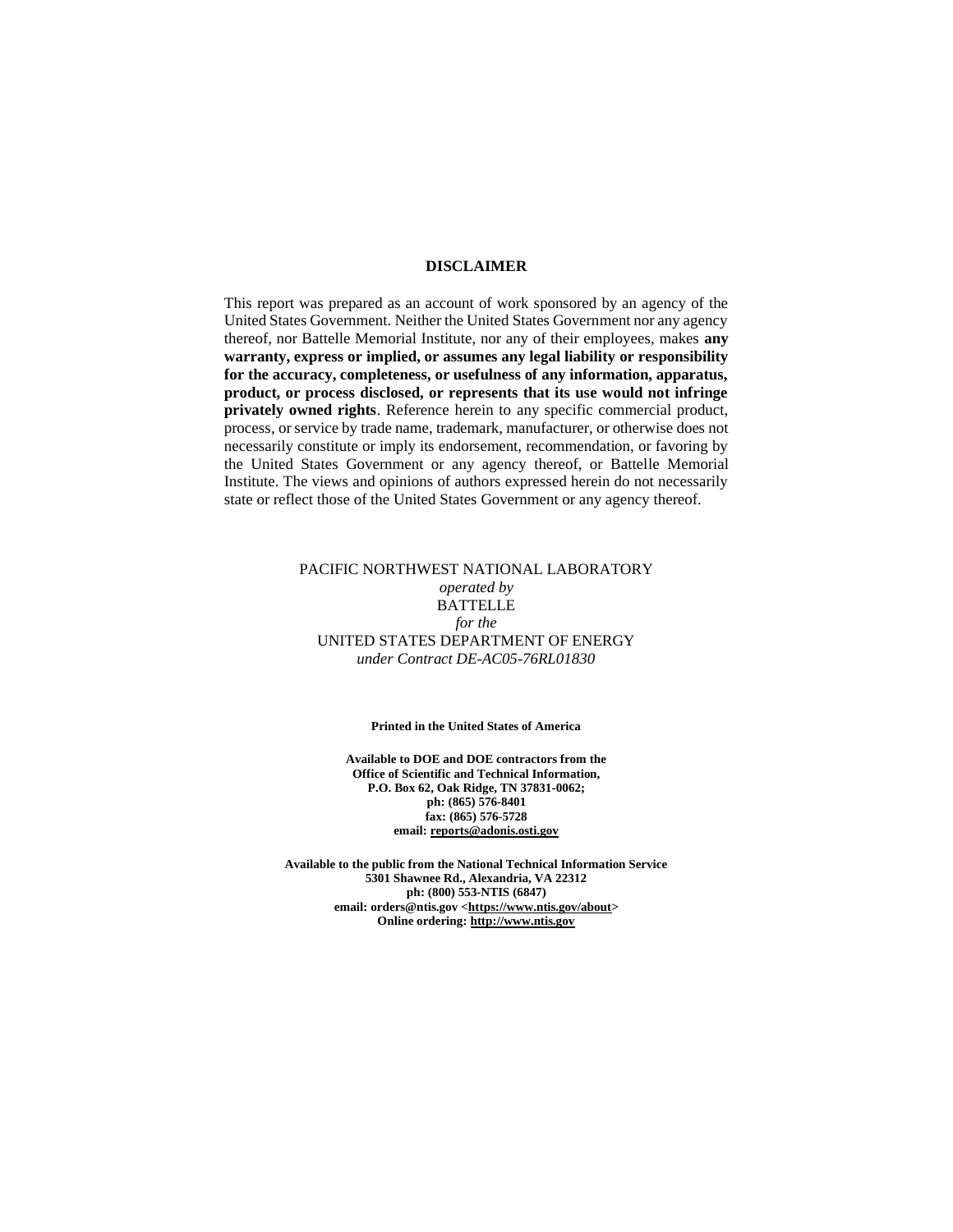# **Review of Energy Equity Metrics**

October 2021

Bethel W Tarekegne Grace R Pennell Danielle C Preziuso Rebecca S O'Neil

Prepared for the U.S. Department of Energy under Contract DE-AC05-76RL01830

Pacific Northwest National Laboratory Richland, Washington 99354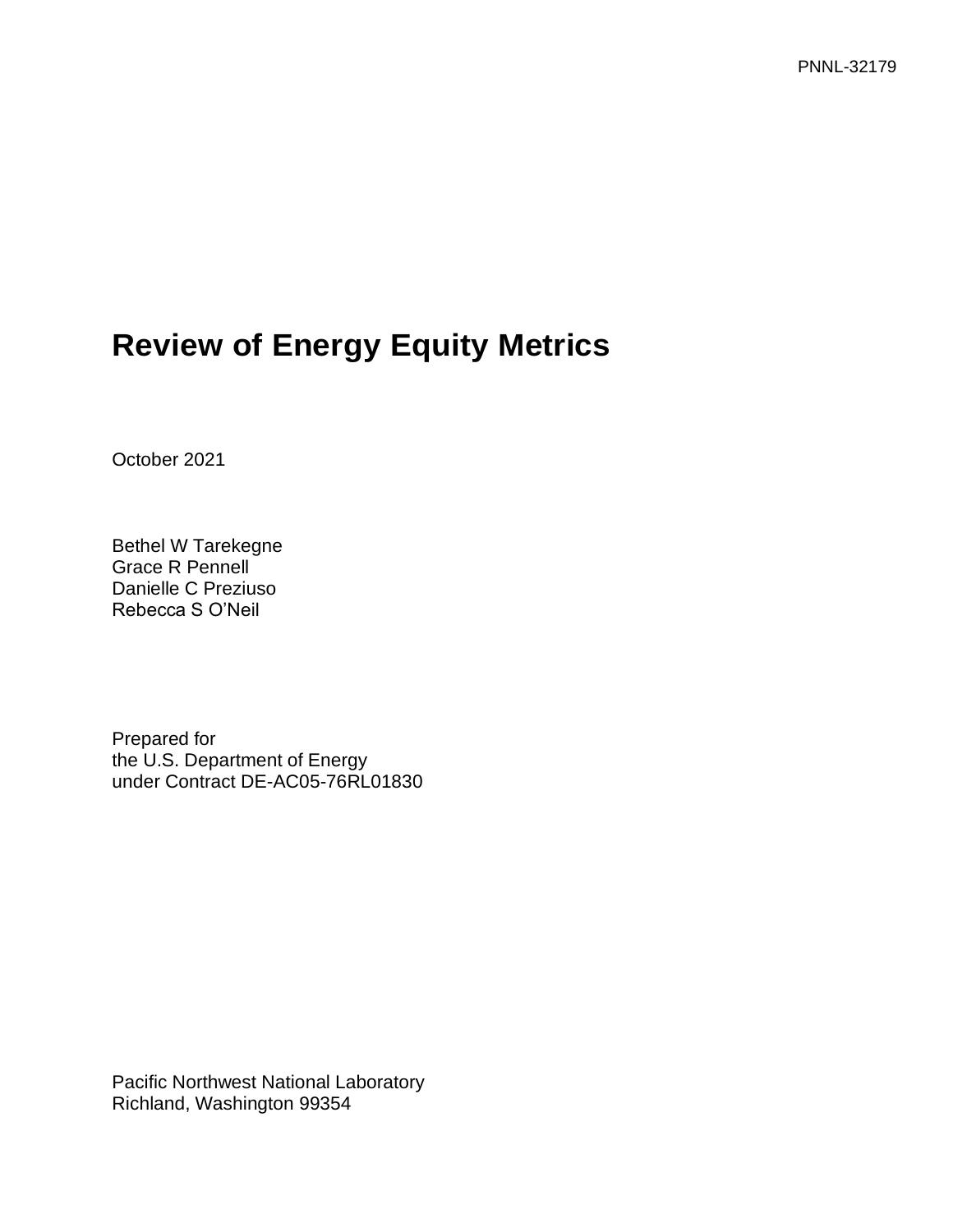### <span id="page-3-0"></span>**Summary**

A literature review of energy equity and energy justice metrics was performed to support efforts to develop an energy equity metrics framework. Pacific Northwest National Laboratory (PNNL) reviewed the available literature, surveyed work in progress on the topic, and solicited expert feedback to lay the groundwork for metrics development and provide reference material for energy equity research and development applications.

This literature review identified three distinct equity metric types: target population identification, investment decision making, and program impact assessment.

- *Target population identification* metrics capture descriptive analytics on the population that may be eligible for support programs.
- *Investment decision making* metrics describe how one population compares to another. These metrics are often developed by contrasting target population metrics between groups.
- *Program impact assessment* metrics show how well a support program has helped a target community.

Advancing an equitable energy future requires understanding and expanding beyond the currently available measurement mechanisms. Demographic and energy related indicators such as income, age, race, ethnicity, geographic location, energy access, energy use intensity, energy affordability, access to renewable energy, incentive accessibility, access to public services, community engagement, etc. can be used to represent the relevant equity outcomes for collecting baseline equity measurements.

The following two research areas are identified as near-term needs for equity metrics:

- − enhancing capabilities for mapping and tracking energy inequities, and
- − designing methods to appropriately identify target populations by operationalizing community descriptive terminologies (for example, disadvantaged communities).

A key analysis area is the need for assigning scales for equity measurement—that is, answering the question: at what level should equity effects be assessed? Whether the appropriate scale is at the societal, community, neighborhood, household, or individual level needs to be thought through while addressing the issue of data availability at the desired measurement level. The data that allows for population identification at the community-scale can be episodic and difficult to correlate to other activities or systems. The most comprehensive, national data sets can be geographically diffuse, and must be either downscaled or developed through analytical means. Identifying the appropriate levels for equity measurement would allow for a more equitable quantification and comparison of inequities across populations.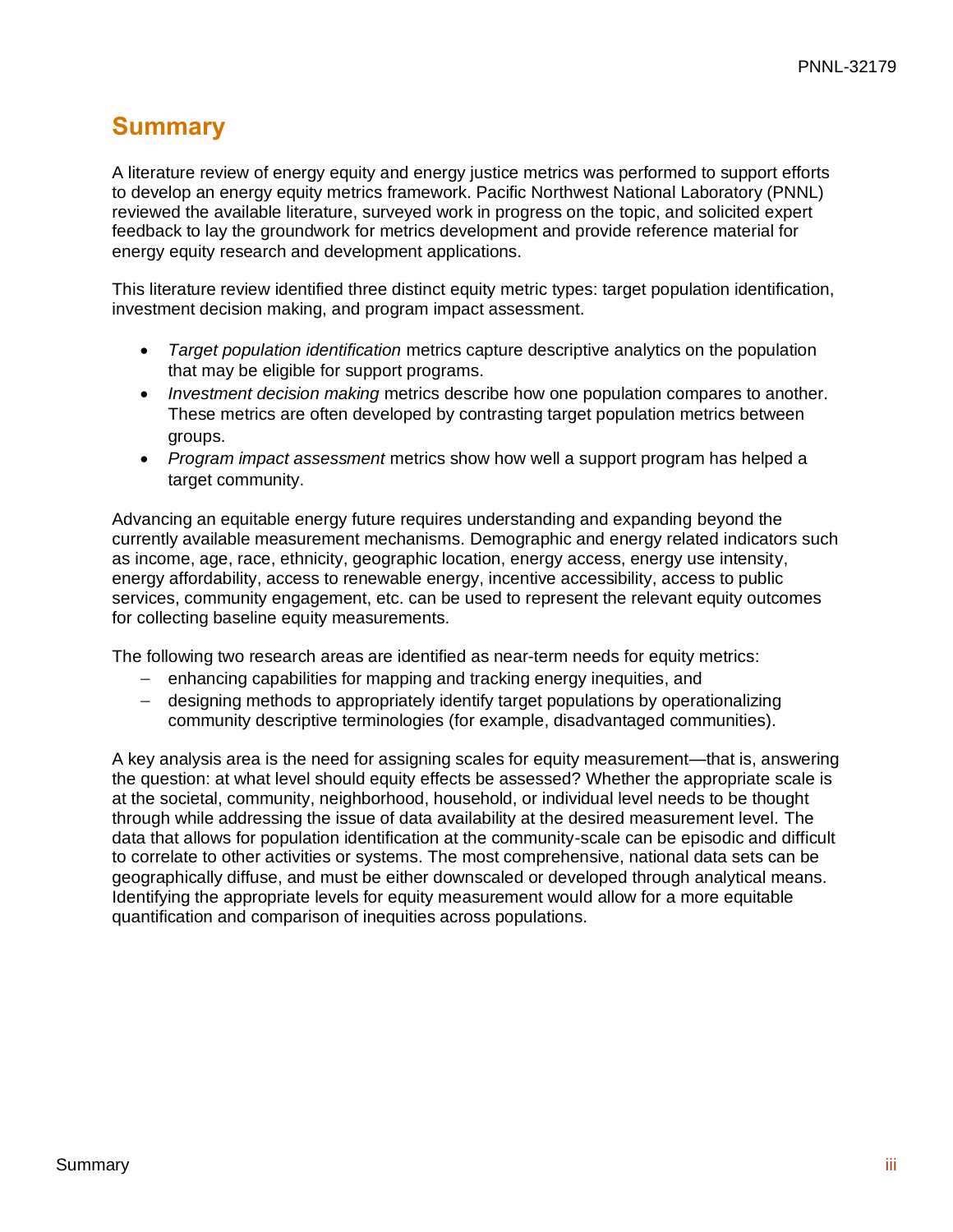## <span id="page-4-0"></span>**Acknowledgments**

The authors thank those who reviewed the findings of the study for their thoughtful comments and suggestions.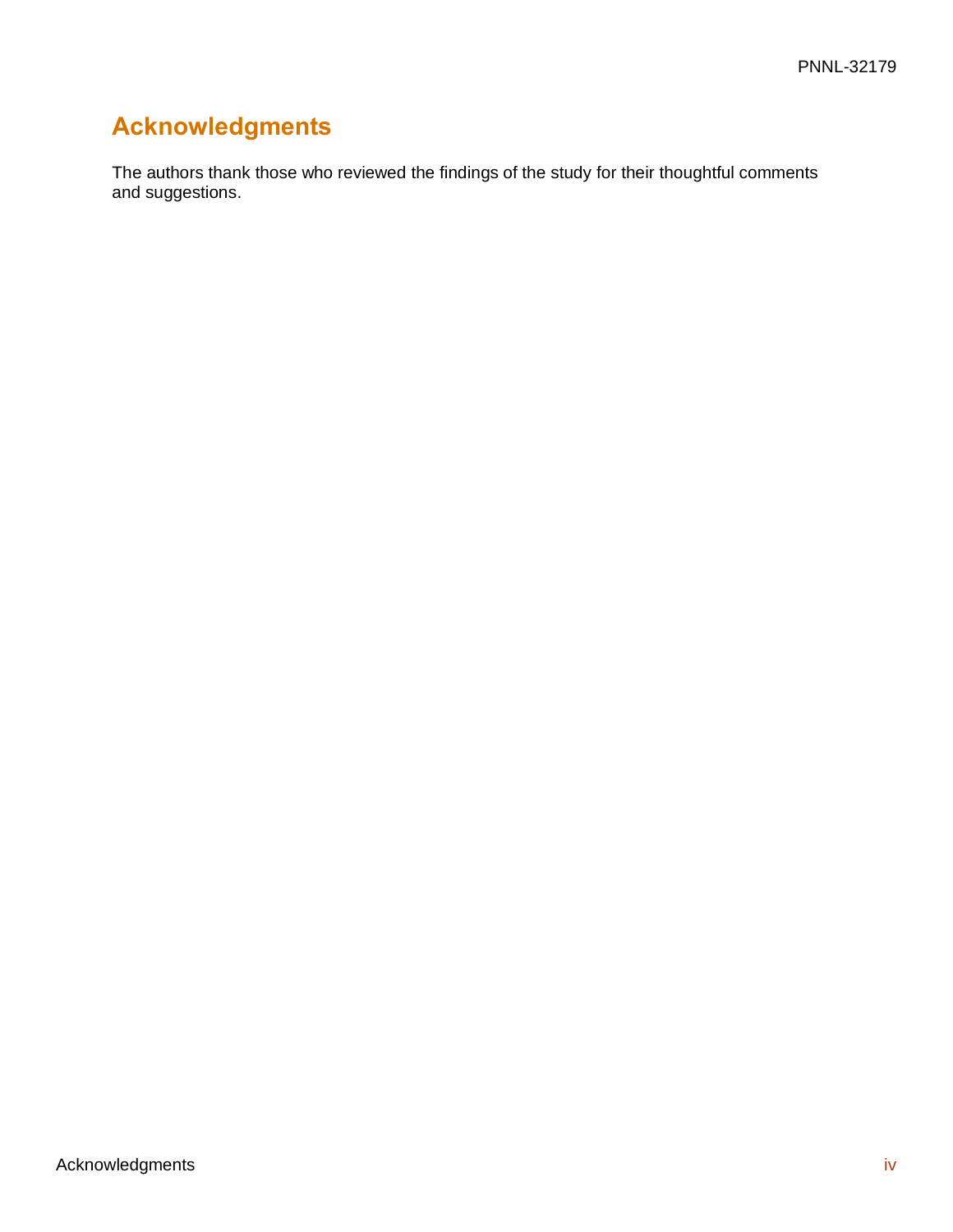# <span id="page-5-0"></span>**Acronyms and Abbreviations**

| EIA           | <b>Energy Information Administration</b>  |  |
|---------------|-------------------------------------------|--|
| EJ            | environmental justice                     |  |
| DOE           | Department of Energy                      |  |
| <b>EPA</b>    | <b>Environmental Protection Agency</b>    |  |
| HDI           | Human Development Index                   |  |
| <b>LIHEAP</b> | Low-Income Home Energy Assistance Program |  |
| <b>PNNL</b>   | Pacific Northwest National Laboratory     |  |
|               |                                           |  |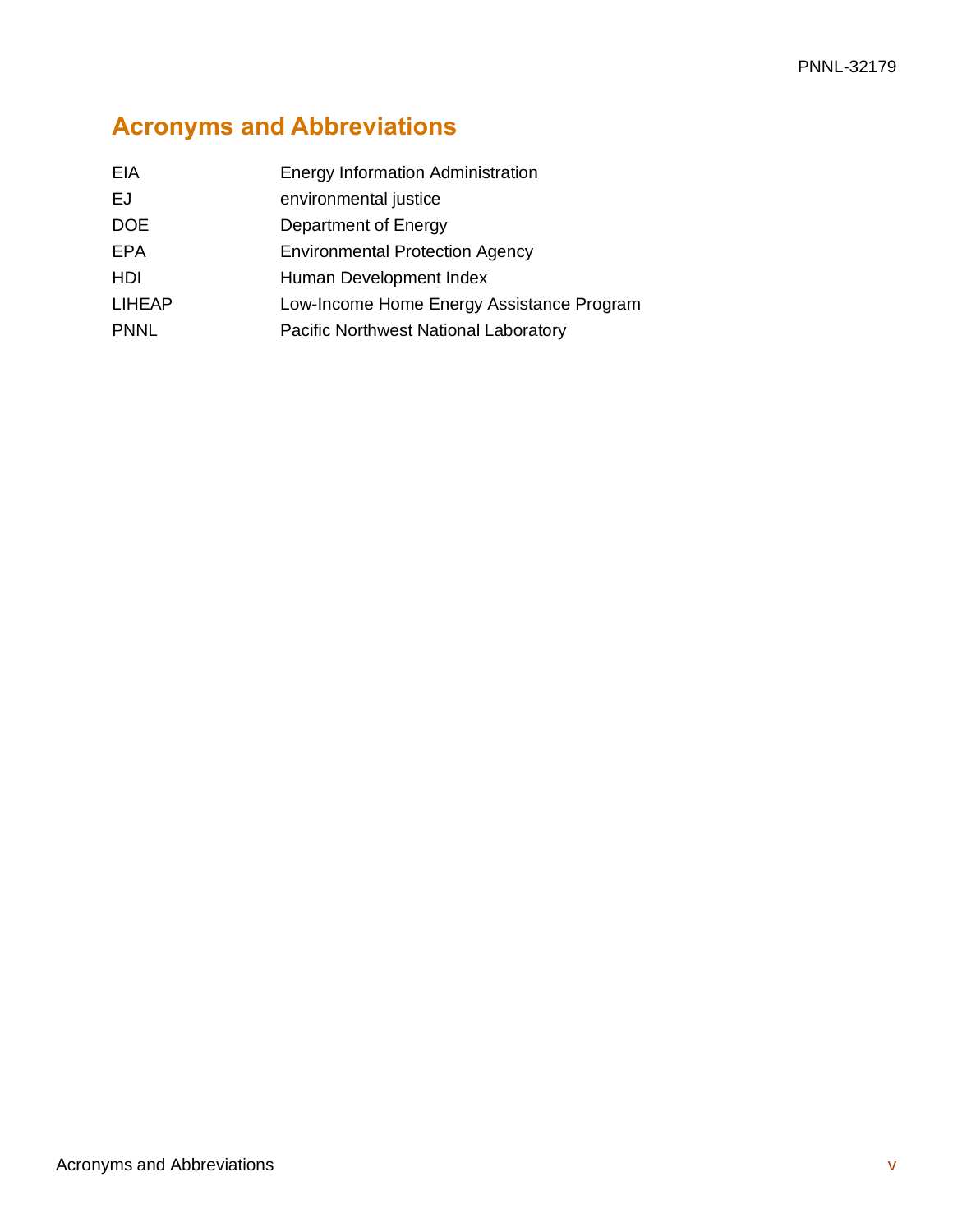# <span id="page-6-0"></span>**Contents**

| 1.0 |     |  |  |
|-----|-----|--|--|
| 2.0 |     |  |  |
| 3.0 |     |  |  |
|     |     |  |  |
| 4.0 |     |  |  |
|     | 4.1 |  |  |
|     | 4.2 |  |  |
|     | 4.3 |  |  |
| 5.0 |     |  |  |
| 6.0 |     |  |  |
|     |     |  |  |

# **Figures**

|--|--|--|

## **Tables**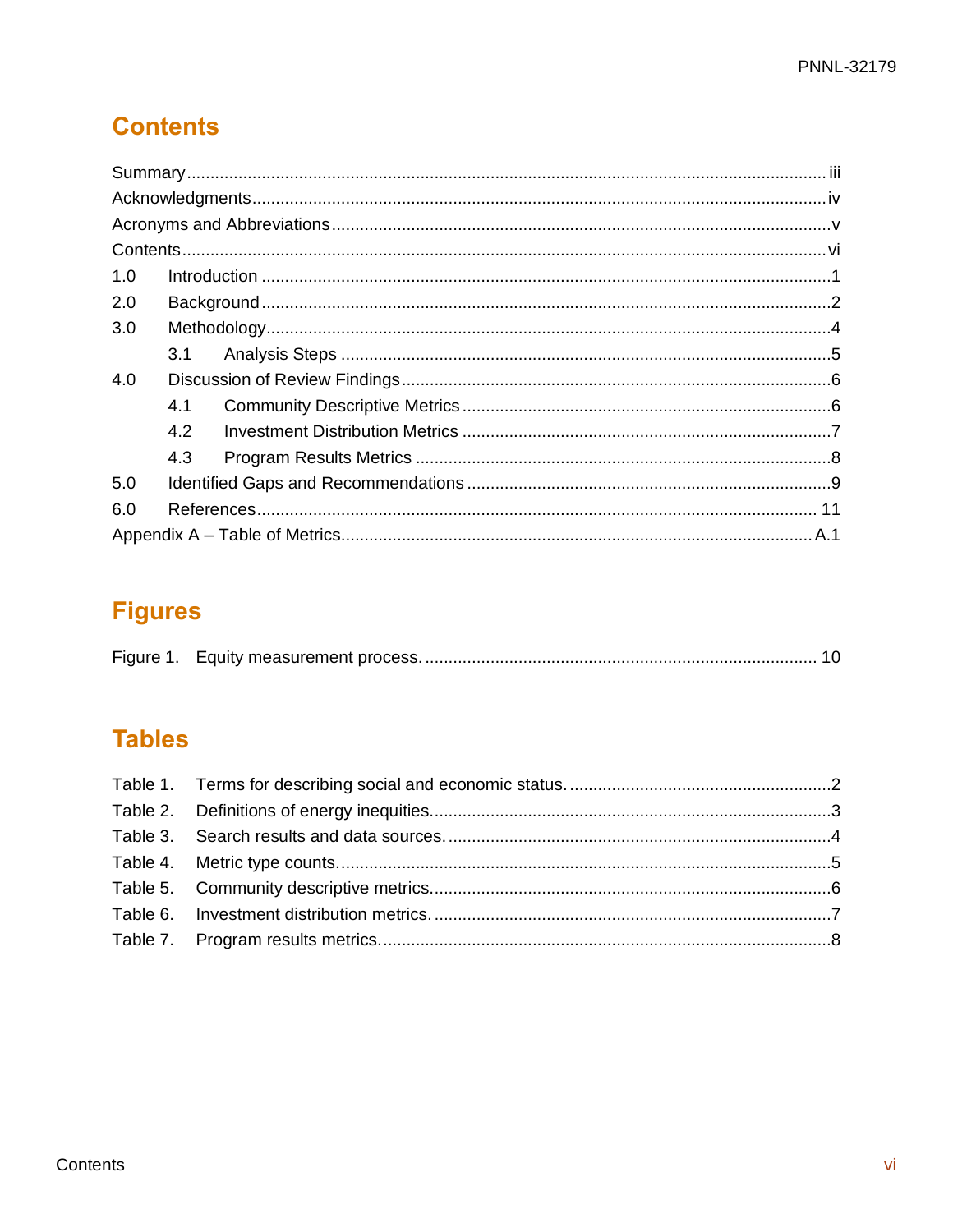### <span id="page-7-0"></span>**1.0 Introduction**

Extreme weather events, brought on by the accelerating effects of climate change, have shed light on deficiencies in the ability of marginalized populations in the United States to access energy and the heightened ramifications of energy use among them. Recent advances, including grid modernization, clean energy deployment, and improved weatherization of buildings, should ostensibly alleviate these deficiencies. However, these new technologies are not accessible to all. To ensure that the benefits of grid modernization and clean energy deployment reach all individuals and that possible negative impacts do not disproportionately burden marginalized populations, the development of energy equity metrics and corresponding data analysis techniques is imperative.

The goal of achieving an equitable energy future that leaves no one behind is rooted in the principles of energy justice. Energy justice is conceptualized as integrating justice principles, fairness, and social equity into energy systems and energy system transitions (Sovacool and Dworkin 2014; Sovacool et al. 2017; Bouzarovski and Simcock 2017; Heffron and McCauley 2017). As such, a just energy transition would be one that

equitably shares both the benefits and burdens involved in the production and consumption of energy services, as well as one that is fair in how it treats people and communities in energy decision-making

(Sovacool & Dworkin 2014).

Applying energy justice advances the prioritization of human-centered concerns in energy system design and decision-making. It requires that everyone has reliable, safe, and affordable sources of energy and that the costs and benefits of energy services are disseminated fairly. This means energy justice is concerned with addressing energy inequities during energy production, distribution, and consumption, including pollution exposure, employment opportunities, land access, sufficiency of information about energy-related issues and new energy developments, and distribution of profits from energy investments.

Communities of color, those living on low to moderate incomes, and those on the frontlines of climate change [\(Table 1\)](#page-8-1) are only some of the groups who have disproportionately felt the burden of an inequitable energy system. Recent policy<sup>1</sup> initiatives have begun to highlight the clear need to generate energy equity and justice, but ways for measuring progress toward these

<sup>1</sup> Executive Order 13985, Advancing Racial Equity and Support Underserved Communities Through the Federal Government, states the following: "The Federal Government should pursue a comprehensive approach to advancing equity for all, including people of color and others who have been historically underserved, marginalized, and adversely affected by persistent poverty and inequality. Affirmatively advancing equity, civil rights, racial justice, and equal opportunity is the responsibility of the whole of our Government. Because advancing equity requires a systematic approach to embedding fairness in decision-making processes, executive departments and agencies (agencies) must recognize and work to redress inequities in their policies and programs that serve as barriers to equal opportunity. By advancing equity across the Federal Government, we can create opportunities for the improvement of communities that have been historically underserved, which benefits everyone." https://www.govinfo.gov/content/pkg/FR-2021-01-25/pdf/2021-01753.pdf

Executive Order 14008, Tackling the Climate Crisis at Home and Abroad, Sec. 223, Justice40 Initiative, indicates that "40% of the overall benefits of certain federal investments—including investments in clean energy and energy efficiency; clean transit; affordable and sustainable housing; training and workforce development; the remediation and reduction of legacy pollution; and the development of clean water infrastructure—must flow to disadvantaged communities." (https://www.govinfo.gov/content/pkg/FR-2021-02-01/pdf/2021-02177.pdf)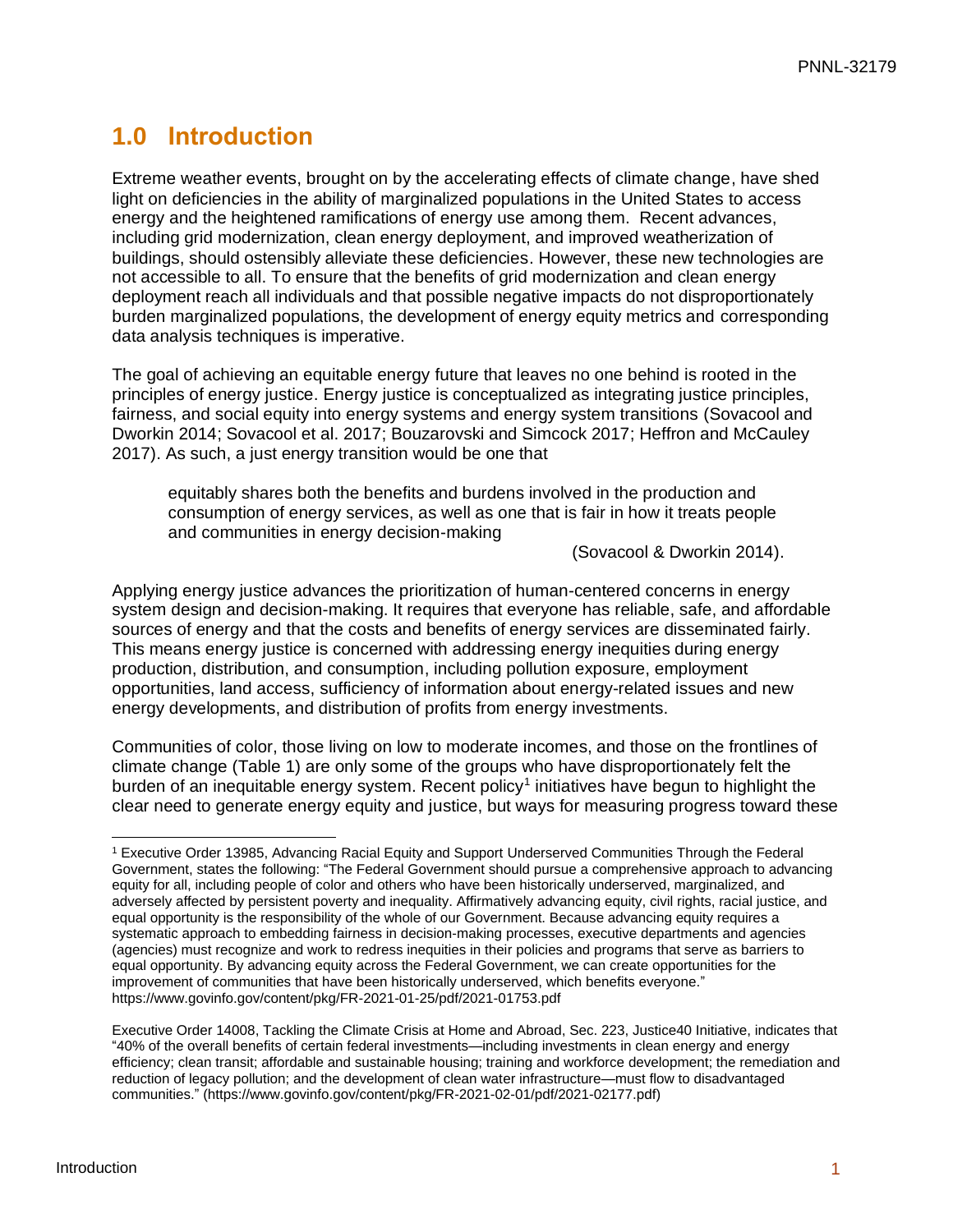goals are not yet clearly defined. This report aims to provide an overview of the current metrics and identifies areas that require new metrics to support ongoing efforts in energy equity metrics development. Pacific Northwest National Laboratory (PNNL) conducted this review study as an initial assessment toward measuring, analyzing, and tracking equity.

<span id="page-8-1"></span>

| <b>Community Designation</b>    | <b>Definition</b>                                                                                                                                                                                |
|---------------------------------|--------------------------------------------------------------------------------------------------------------------------------------------------------------------------------------------------|
| Underserved communities         | People who have a decreased level of service or access<br>to energy system services.                                                                                                             |
| Marginalized people             | People excluded from participating in decision-making and<br>those who lack access to basic economic, political,<br>cultural, and social activities.                                             |
| Vulnerable populations          | Those who are economically disadvantaged, racial and<br>ethnic minorities, the elderly, rural residents, those with<br>inadequate education, and those with other socio-<br>economic challenges. |
| Highly impacted communities     | Communities living in geographic locations characterized<br>by energy inequity and facing economic or historical<br>barriers to participation in energy decisions and solutions.                 |
| Disadvantaged communities       | Those who most suffer from economic, health, and<br>environmental burdens.                                                                                                                       |
| Over-burdened populations       | Minority, low-income, tribal or indigenous populations, or<br>geographic locations that potentially experience<br>disproportionate environmental harms and risks.                                |
| Frontline communities           | Communities that experience the first and worst of air<br>pollution resulting from energy systems.                                                                                               |
| Fenceline communities           | Communities living in closest proximity to dangerous<br>facilities (within one-tenth of a facility's vulnerability zone).                                                                        |
| Environmental communities       | Those who are most affected by environmental harms and<br>risks.                                                                                                                                 |
| Low- to moderate-income persons | People who make less than 80% of the area median<br>income.                                                                                                                                      |

#### Table 1. Terms for describing social and economic status.

The report is structured as follows: Section [2.0](#page-8-0) presents brief background information about energy justice and energy equity; Section [3.0](#page-10-0) provides the methodology employed when conducting the metrics literature review; Section [4.0](#page-12-0) describes the results of the review; Section [5.0](#page-15-0) identifies gaps and recommendations for future work; and [Appendix A](#page-19-0) contains a complete list of the distinct equity metrics.

### <span id="page-8-0"></span>**2.0 Background**

Energy justice or energy equity emerged as a principle targeted to eliminate inequities caused or exacerbated by energy systems (Sovacool et al. 2014). These energy system inequities include energy poverty, energy burden, energy insecurity, and energy vulnerability among others [\(Table 2\)](#page-9-0). These energy inequities highlight the embedded human and social dimensions of the energy system. Advancing energy equity requires understanding how the energy system intersects with and affects issues related to the environment, economy, public health, security, and resilience. It is critical to link these intersections with demographic factors such as income,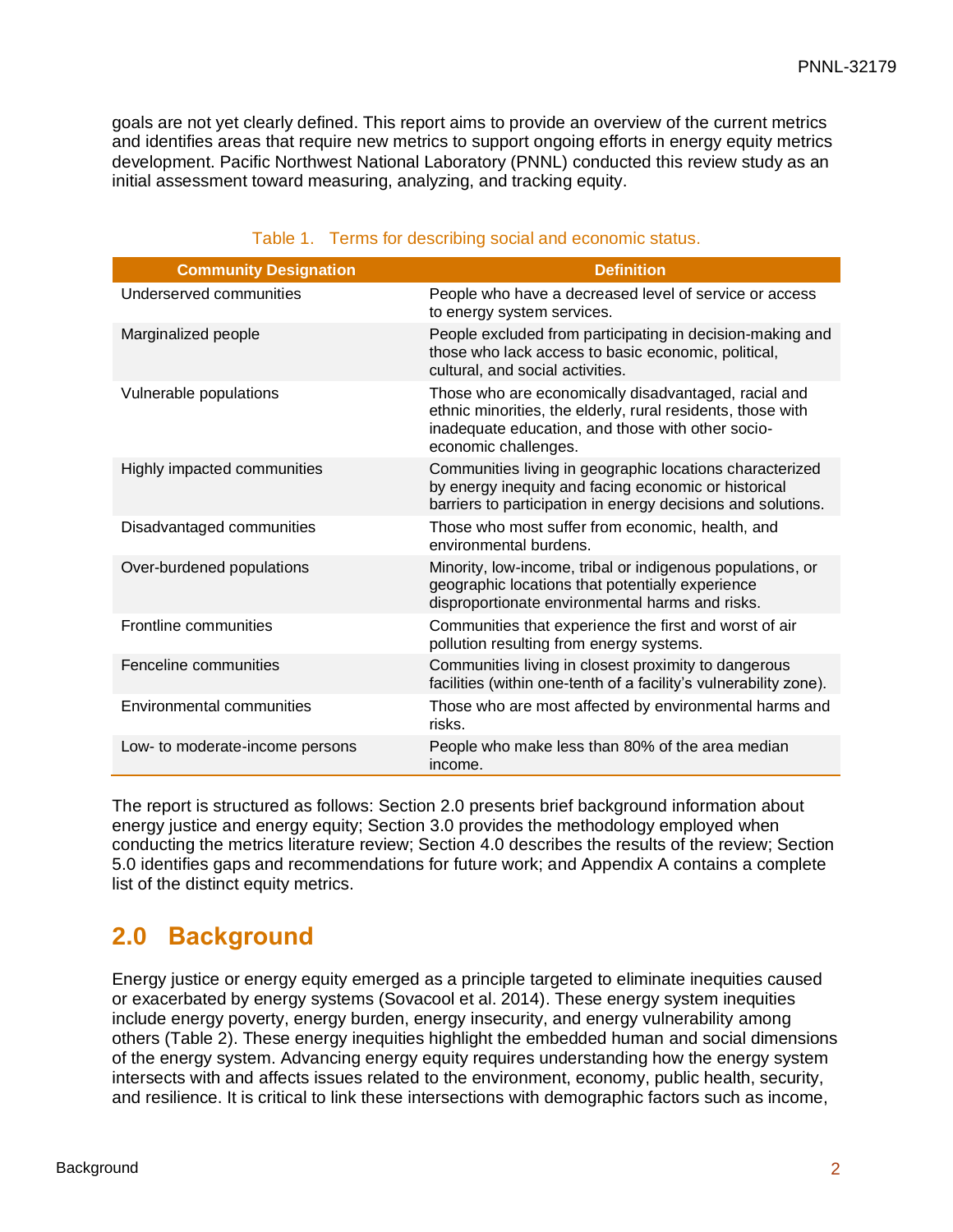race, gender, ethnicity, employment, location, ability status, homeownership, and level of education (Lewis et al. 2020). The process of dissecting and differentiating the impacts across these demographic indicators allows for the identification of those in society who are vulnerable, highly affected, underserved, or marginalized due to the energy system (Hernandez 2015). In this way, energy equity works to rectify the disparities in the share of benefits and burdens in society by revealing how current and historical energy system conditions have allocated benefits and harm to different segments of society.

<span id="page-9-0"></span>

| <b>Energy Inequity</b> | <b>Definition</b>                                                                               |
|------------------------|-------------------------------------------------------------------------------------------------|
| Energy poverty         | The lack of access to basic, life-sustaining energy.                                            |
| Energy burden          | The percent of a household's income spent to cover energy cost.                                 |
| Energy insecurity      | The inability of a household to meet their basic energy needs.                                  |
| Energy vulnerability   | The propensity of a household to suffer from a lack of adequate energy<br>services in the home. |

#### Table 2. Definitions of energy inequities.

Advancing energy equity integrates social justice and energy systems in order to humanize or create a human-centered understanding of energy issues. It incorporates notions of justice fairness, impartiality, equity—into energy system design and implementation. This forms the foundation for the energy justice goal of ensuring the fair distribution of benefits and burdens associated with the energy system during energy production, distribution, and consumption (Jenkins et al. 2016). The social justice foundation also forms the three core tenets of the energy justice concept—distributive justice,<sup>1</sup> procedural justice,<sup>2</sup> and recognition justice<sup>3</sup> (McCauley et al. 2013).

Environmental justice (EJ) is another building block of the energy justice concept (Jenkins 2018). The EJ concept originated in the late 1970s and early 1980s as activist and network movements in the United States confronted the disproportional impacts of toxic hazards located in communities of color (Sciotte and Brulle 2017; Skelton and Miller 2016). The main concerns of the movement were issues of public health, civil and human rights, social justice, anti-racism, and ecological sustainability. Most members of the EJ movement were people from communities of color, indigenous communities, and working-class communities. EJ through its principles represents the vision of a possible equitable future. Environmental injustice (or environmental inequality), on the other hand, is the situation where a particular social group is disproportionately affected by environmental hazards (Brulle & Pellow 2006). A key manifestation of environmental injustice is environmental racism, which refers to any policy, practice, or directive that disproportionately affects or disadvantages (whether intended or unintended) individuals, groups, or communities based on race or color (Sovacool et al. 2014; Mohai et al. 2009).

<sup>&</sup>lt;sup>1</sup> Distributive justice involves identifying where energy injustices emerge in society. See https://www.sciencedirect.com/science/article/pii/S2214629615300669.

<sup>&</sup>lt;sup>2</sup> Procedural justice evaluates decision-making processes to assess whether all stakeholders have been included in a nondiscriminatory way. See https://www.sciencedirect.com/science/article/pii/S2214629615300669#sec0045.

<sup>&</sup>lt;sup>3</sup> Recognition justice emphasizes the need to understand different types of vulnerability and specific needs associated with energy services among social groups. See

https://www.frontiersin.org/articles/10.3389/fenrg.2019.00099/full.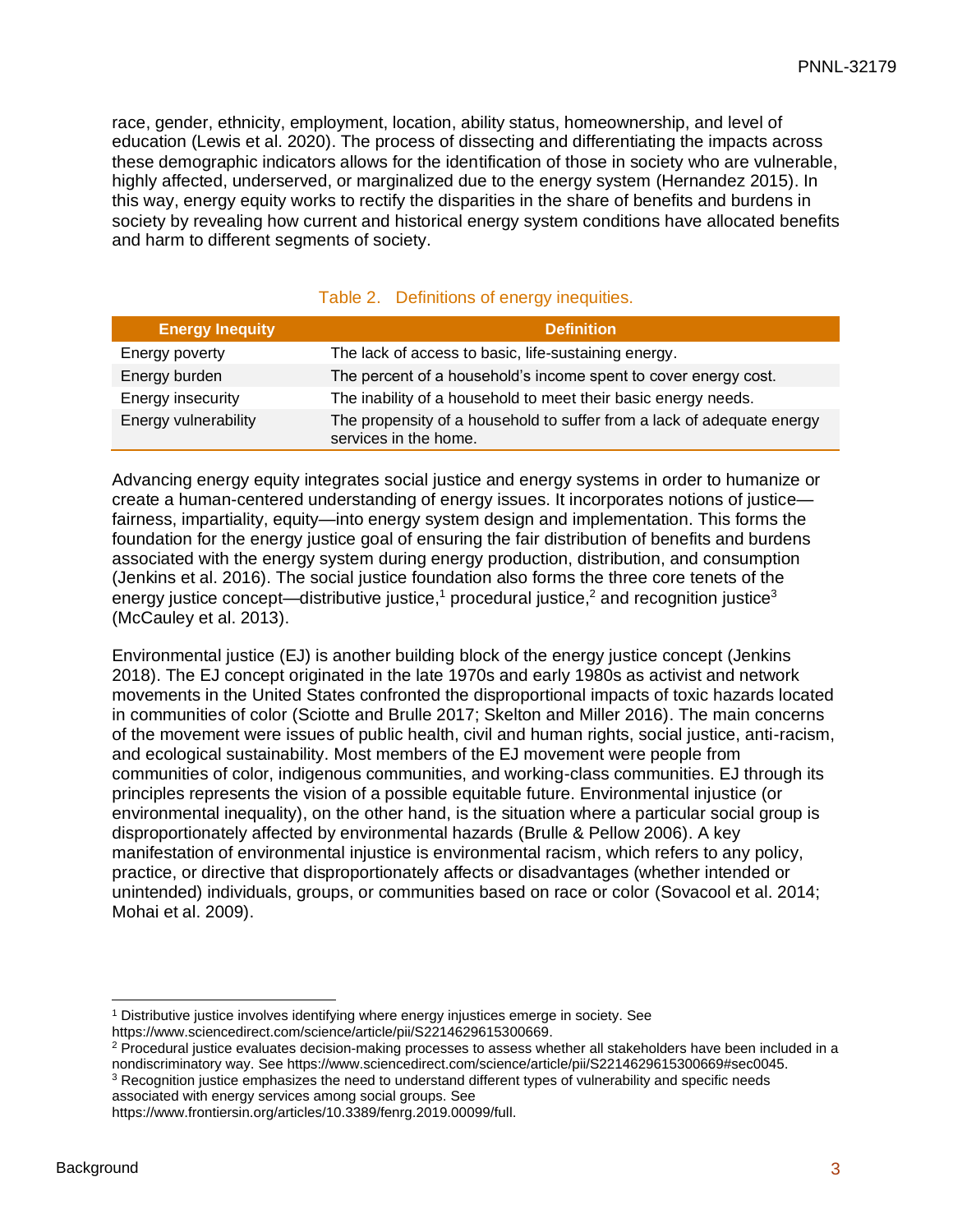#### The U.S. Environmental Protection Agency (EPA) defines EJ as

the fair treatment and meaningful involvement of all people regardless of race, color, national origin, or income with respect to the development, implementation, and enforcement of environmental laws, regulations, and policies. Fair treatment means that no population, due to policy or economic disempowerment, is forced to bear a disproportionate share of the negative human health or environmental impacts of pollution or environmental consequences resulting from industrial, municipal, and commercial operations or the execution of federal, state, local and tribal programs and policies.

(U.S. EPA 2021)

### <span id="page-10-0"></span>**3.0 Methodology**

The literature review searched for articles, reports, presentations, and websites about energy metrics, which were organized into four categories: buildings, grid modernization, clean energy deployment, and general. The sources identified were reviewed, keeping track of the following datapoints for all metrics discussed in each source—metric name, metric description, and possible data source(s). A compilation of the sources referenced in this review report is presented in [Table 3.](#page-10-1)

<span id="page-10-1"></span>

| <b>Source</b>                                                | <b>Document Reviewed</b>                                                       | <b>Link</b>                                                                                                        |
|--------------------------------------------------------------|--------------------------------------------------------------------------------|--------------------------------------------------------------------------------------------------------------------|
| Urban Institute                                              | The state of equity<br>measurement: A review for<br>energy efficiency programs | https://www.urban.org/sites/defa<br>ult/files/publication/101052/the<br>state_of_equity_measurement_<br>$0_0$ .pdf |
| U.S. Department of Energy,<br><b>Better Buildings</b>        | Clean energy for low-income<br>communities: Metrics and<br>indicators          | https://betterbuildingssolutionce<br>nter.energy.gov/CELICA-<br>Toolkit/metrics-and-indicators                     |
| University of North Carolina,<br>Journal of Law & Technology | Grid modernization and energy<br>poverty                                       | https://scholarship.law.unc.edu/c<br>gi/viewcontent.cgi?article=1333<br>&context=ncjolt                            |
| <b>Empower Dataworks LLC</b>                                 | Quantitative energy equity                                                     | https://pubs.naruc.org/pub/F7E7<br>EDC7-155D-0A36-31CA-<br>49A77302407D                                            |
| Los Angeles Department of<br>Water and Power (LADWP)         | Equity metrics data initiative                                                 | <b>LADWP: Equity metrics data</b><br>initiative                                                                    |
| California Energy Commission                                 | Energy equity indicators map                                                   | https://www.arcgis.com/apps/Ma<br>pJournal/index.html?appid=d081<br>a369a0044d77ba8e80d2ff671c9<br>3               |
| Southeast Sustainability<br><b>Directors Network</b>         | How do we measure equity in<br>energy efficiency?<br>Household/Building?       | <b>SSDN: How do we measure</b><br>equity in energy efficiency?<br>Household/Building?                              |
| <b>World Energy Council</b>                                  | World energy trilemma index,<br>2019                                           | https://www.worldenergy.org/ass<br>ets/downloads/WETrilemma 20<br>19 Full Report v4 pages.pdf                      |

#### Table 3. Search results and data sources.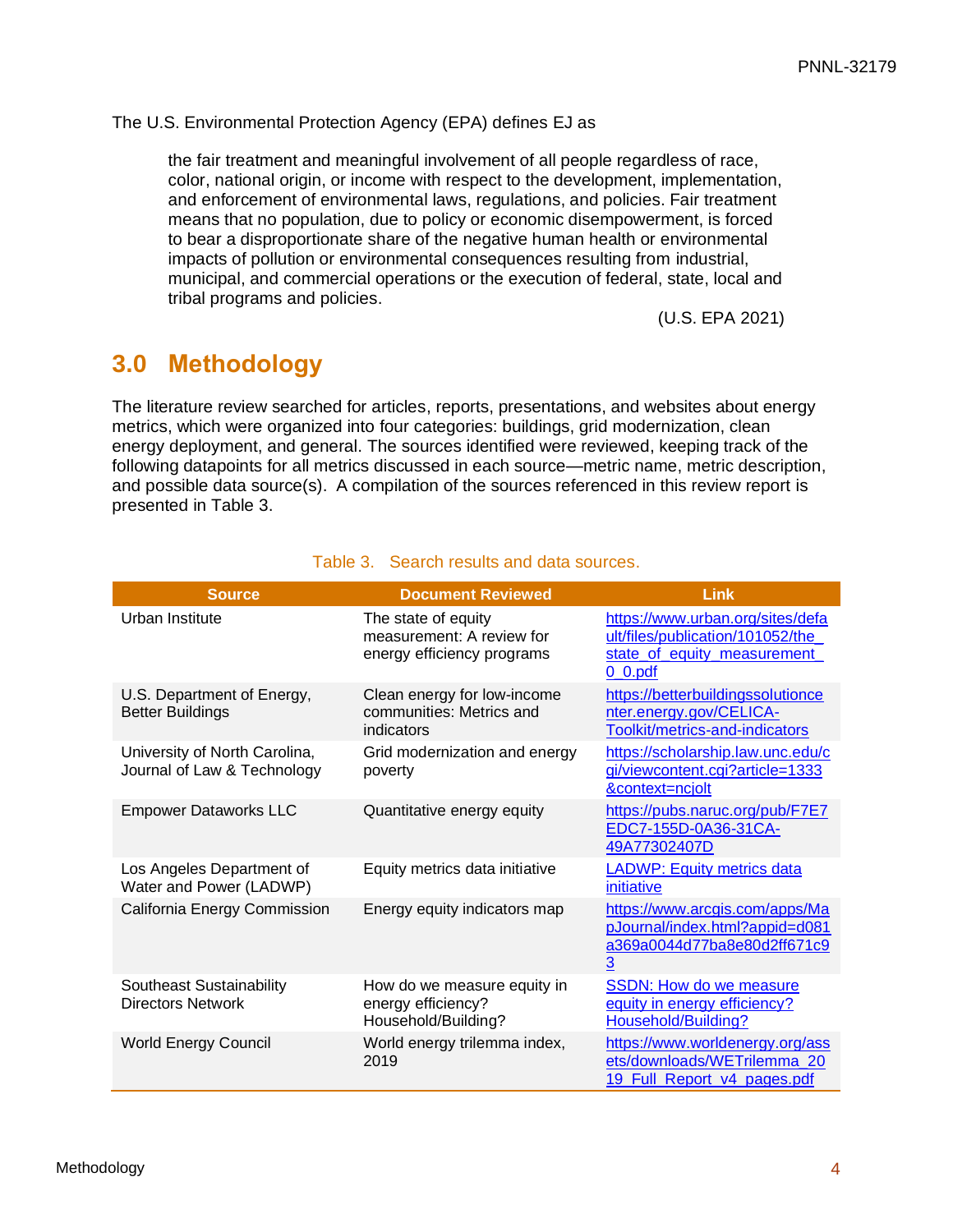| <b>Source</b>  | <b>Document Reviewed</b>                                                                 | <b>Link</b>                                                                                                                            |
|----------------|------------------------------------------------------------------------------------------|----------------------------------------------------------------------------------------------------------------------------------------|
| City of Dallas | Dallas equity indicators                                                                 | https://dallascityhall.com/depart<br>ments/pnv/dallas-equity-<br>indicators/DCH%20Documents/<br>equity-indicators-booklet-<br>2019.pdf |
| Greenlining    | Equitable building electrification:<br>A framework for powering<br>resilient communities | https://greenlining.org/wp-<br>content/uploads/2019/10/Greenli<br>ning EquitableElectrification Re<br>port 2019 WEB.pdf                |

<span id="page-11-1"></span>From this document review process, the review curated a list of 57 distinct equity metrics (see Table of Metrics in [Appendix A\)](#page-19-0). The Table of Metrics shows each metric's name, the metric type (discussed below), possible data sources, the literature source proposing the metric, and the categorization of the literature source. After examining the comprehensive list of equity metrics, three distinct metric types were identified: target population identification, investment decision-making, and program impact assessment. Each metric identified in the literature review was assigned a metric type; the distribution of metrics between these three categories is given in [Table 4.](#page-11-1)

#### Table 4. Metric type counts.

| <b>Metric Type</b>               | <b>Count</b> |
|----------------------------------|--------------|
| Target population identification | 24           |
| Investment decision-making       | 25           |
| Program impact assessment        | 8            |
| Total                            | $\sim$       |

### <span id="page-11-0"></span>**3.1 Analysis Steps**

The initial phase of the review consisted of a thorough reading of the documents listed in [Table](#page-10-1)  [3](#page-10-1) and identifying keywords related to measurement mechanisms, including metrics, indicators, and indices. Because these terms were used interchangeably when measuring equity across the reviewed documents, the study used the following definitions to differentiate between the terms:

- A **metric** is a quantitative measurement for a qualitative phenomenon that can help measure a specific equity outcome.
- An **indicator** is a representation of a relevant equity outcome that can be used to establish the state of equity at a given point in time and is useful in collecting baseline equity measurements.
- **Indices** are multiple indicators that are aggregated into a single measure.

The second phase involved construction of a database for compiling the analysis results for energy equity metrics. The analysis binned the results into the three metric types [\(Table 4\)](#page-11-1) of target population identification, investment decision-making, and program impact assessment. The target population identification category of metrics provides measures of the distributive effects by offering the means to examine the distribution of benefits and burdens in society. The investment decision-making category of metrics enables the evaluation and assessment of the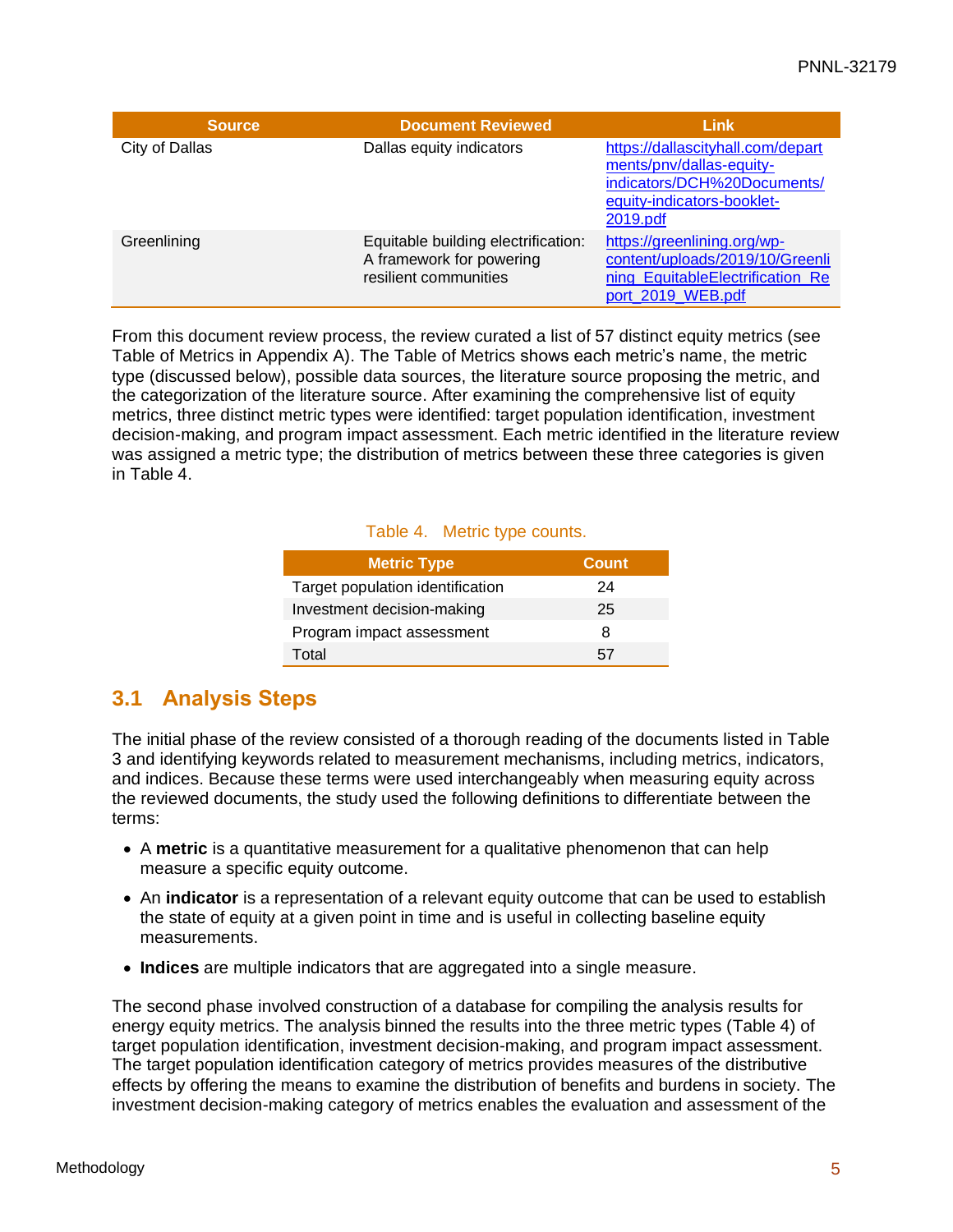fairness of funding and grant processes, policy levers, and equity-advancing program initiatives. The program impact assessment category of metrics enables the evaluation of program or project success in terms of equity-specific outcomes. In the third phase, external expert reviewers were consulted to confirm the scope and completeness of the review findings.

### <span id="page-12-0"></span>**4.0 Discussion of Review Findings**

This section presents the results of the energy equity metric review study. The results are organized according to the respective category of metrics under which they fall—community descriptive metrics, investment decision-making metrics, and program assessment metrics. The metrics in each category are described, data points needed to calculate each metric are listed, and potential resources through which to acquire the necessary data are identified. Generally, the study found that community descriptive metrics and program assessment metrics go handin-hand. That is, the program assessment metrics enable the assessment of the change observed in the target population on a certain specific inequity for which the target population was selected. For example, the energy burden index helps in identifying the target populations that face energy burden issues, while the energy burden change metrics measure the change in energy burden in that target population to assess whether the program was successful.

### <span id="page-12-1"></span>**4.1 Community Descriptive Metrics**

Energy equity measurement starts with identifying relevant populations. The community descriptive metrics help in providing measurement to locate or describe the relevant target population. These community descriptive metrics could be demographic, behavioral, geographic, institutional, historical, cultural, and so on. Critical to finding specific groups or communities is asking and answering questions, such as the following:

- Who is eligible for support programs?
- Where are energy prices higher or more burdensome?
- Who is able to make their monthly bill payments?
- Where have energy efficiency measures been put into place?
- Who has a better quality of life?

[Table 5](#page-12-2) offers a summary of the metrics identified in the review. Target populations can be identified by using community descriptive metrics such as the program equity index, program accessibility, energy cost index, energy burden index, late payment index, appliance performance, and household-human development index (HDI).

<span id="page-12-2"></span>

| <b>Metric and Reference</b>                                  | <b>Needed Data Points</b>                | <b>Data Sources and Description</b>                                           |
|--------------------------------------------------------------|------------------------------------------|-------------------------------------------------------------------------------|
| Program equity index<br>(Shaban & Stockton<br>2020)          | Energy assistance<br>offered             | Program data; distribution of program benefits<br>across populations          |
| Program accessibility<br>(U.S. DOE Better<br>Buildings 2021) | Eligible population<br>data, income data | Program data; distribution of program eligibility<br>across population groups |

#### Table 5. Community descriptive metrics.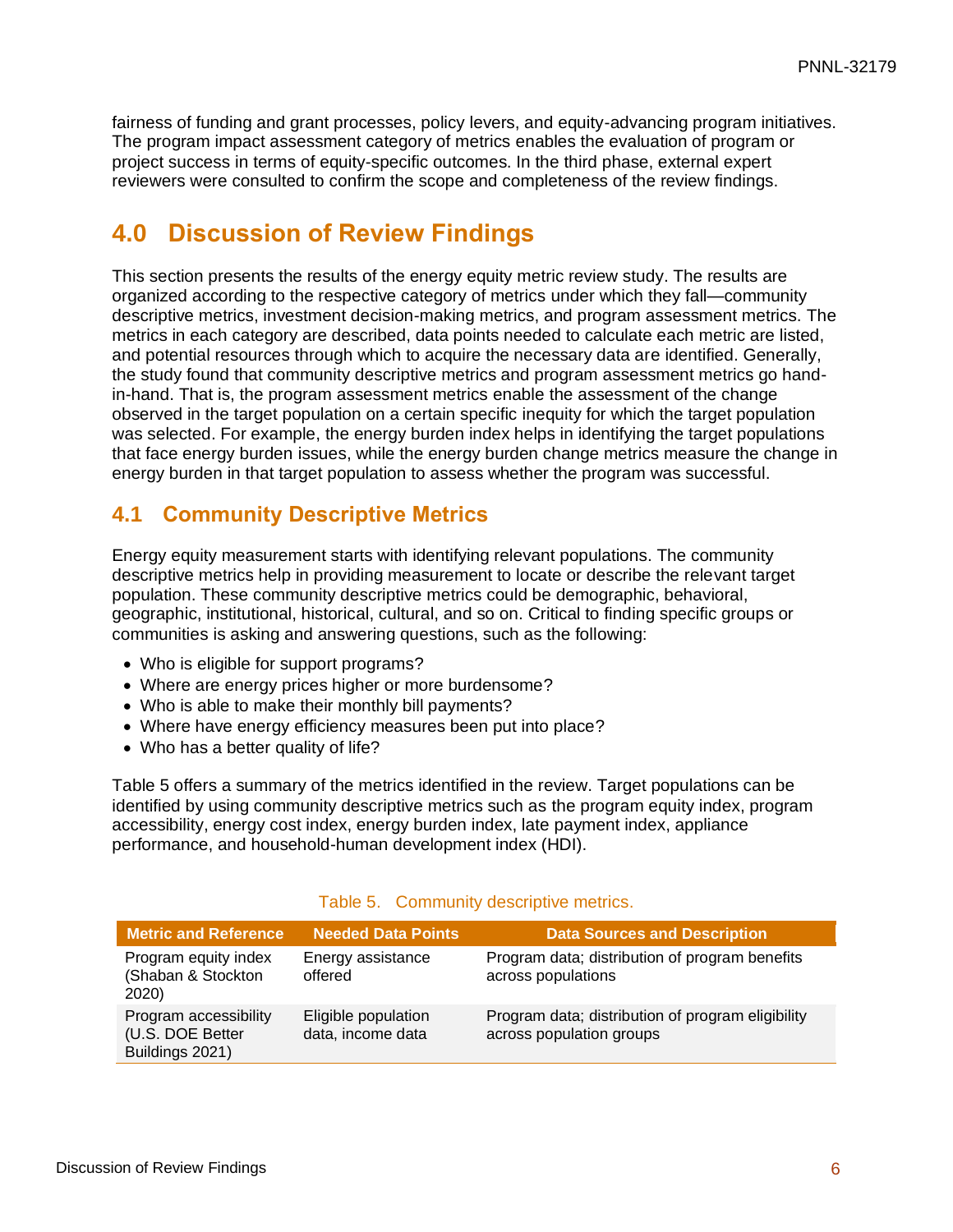| <b>Metric and Reference</b>                                                   | <b>Needed Data Points</b>                                    | <b>Data Sources and Description</b>                                                                                                          |
|-------------------------------------------------------------------------------|--------------------------------------------------------------|----------------------------------------------------------------------------------------------------------------------------------------------|
| Energy cost index<br>(Shaban & Stockton<br>2020)                              | Median annual energy<br>bill                                 | EIA, utility records; distribution of energy cost<br>across populations                                                                      |
| Energy burden index<br>(Shaban & Stockton<br>2020)                            | Median annual energy<br>bill and annual median<br>income     | EIA, utility records, census; distribution of energy<br>burden across populations (i.e., 6% is considered<br>high, 10% is considered severe) |
| Late payment index<br>(Shaban & Stockton<br>2020)                             | Late energy bill<br>payment rate                             | Utility records, LIHEAP; distribution of late bill<br>payment habits across populations                                                      |
| Appliance performance<br>(SSDN; Partnership for<br>Southern Equity;<br>SEEA)  | Appliance maintenance<br>cost (lifespan, energy<br>profiles) | Appliance purchase records, audit template;<br>distribution of access to energy efficiency<br>measures                                       |
| Household-<br>human development<br>index (Harttgen and<br><b>Klasen 2010)</b> | Health status,<br>education level, income                    | NIH, EPA, EJScreen; distribution of HDI scores<br>across population subgroups                                                                |

EIA = U.S. Energy Information Administration; LIHEAP = Low Income Home Energy Assistance Program; NIH = National Institutes of Health; EPA = U.S. Environmental Protection Agency.

### <span id="page-13-0"></span>**4.2 Investment Distribution Metrics**

The investment distribution metrics measure the potential impact investments would have in advancing equitable outcomes. The metrics in this category would also help assess the distributional effects of the investment across different groups—which communities support specific investment decisions, to what extent do different communities experience health and environmental impacts, where is the quality of energy service lacking, and which communities see an increase in jobs. These metrics help in understanding the effects of investments and subsequently help measure whether the investments contribute to or detract from an equitable energy system. [Table 6](#page-13-1) provides a summary of the investment distribution metrics identified in the review, including the community acceptance rating, program funding impact, energy use impacts, energy quality, and workforce impact.

<span id="page-13-1"></span>

| <b>Metric and</b><br><b>Reference</b>                                                          | <b>Needed Data Points</b>                                | <b>Data Sources and Description</b>                                                          |
|------------------------------------------------------------------------------------------------|----------------------------------------------------------|----------------------------------------------------------------------------------------------|
| Community<br>acceptance<br>rating (U.S. DOE<br><b>Better Buildings</b><br>2021; LADWP<br>2013) | Numeric representation<br>of community<br>satisfaction   | Surveys of community acceptance and support for<br>investment                                |
| Program funding<br>impact (U.S.<br><b>DOE Better</b><br>Buildings 2021)                        | Percent budget for<br>advancing equity                   | Program data; percent of investment funding<br>supporting disadvantaged communities          |
| Energy use<br>impacts (LADWP<br>2013)                                                          | Health and<br>environmental impacts<br>due to investment | Distribution of health and environmental impacts<br>of energy investments across populations |

#### Table 6. Investment distribution metrics.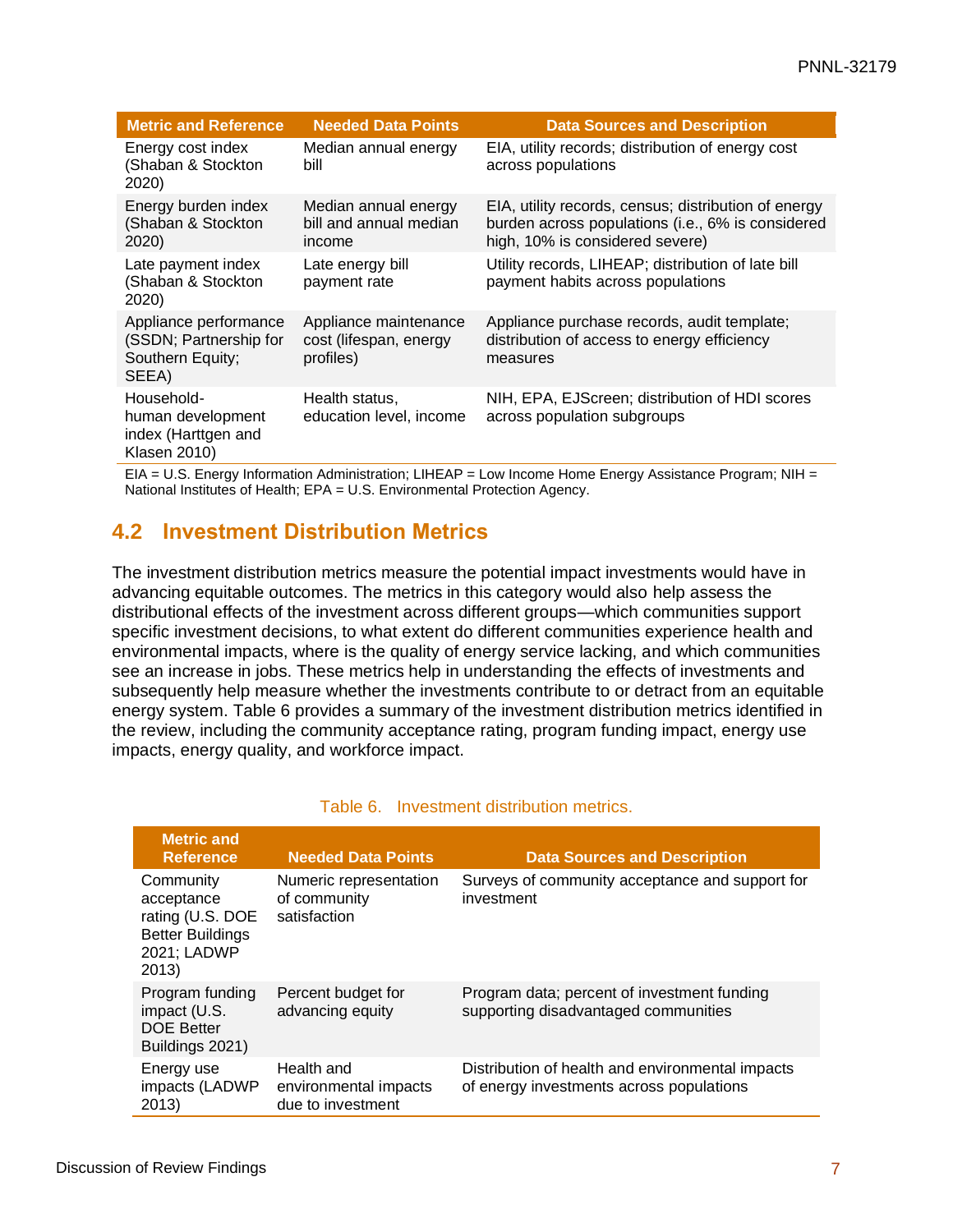| <b>Metric and</b><br><b>Reference</b>                                                                                      | <b>Needed Data Points</b>                                                    | <b>Data Sources and Description</b>                                                                                            |
|----------------------------------------------------------------------------------------------------------------------------|------------------------------------------------------------------------------|--------------------------------------------------------------------------------------------------------------------------------|
| Energy quality<br>(LADWP 2013)                                                                                             | Investment impact on<br>frequency of electric<br>outages, energy<br>capacity | EIA; utility data                                                                                                              |
| Workforce<br>impact (U.S.<br><b>DOE Better</b><br>Buildings 2021;<br>SSDN:<br>Partnership for<br>Southern Equity;<br>SEEA) | Investment generated<br>jobs                                                 | Department of Labor; community benefits from<br>investment (participation from low-income groups,<br>local business contracts) |
|                                                                                                                            | EIA = U.S. Energy Information Administration.                                |                                                                                                                                |

### <span id="page-14-0"></span>**4.3 Program Results Metrics**

The program results metrics enable the assessment of what the program was able to achieve. These assessments are done after project implementation, and they allow for the tracking of program performance and success. The metrics in this category focus on measuring benefits that directly reach people. For example, the energy cost savings metric measures the actual energy bill savings customers experience as a result of the program. As such, a program's effect on advancing energy equity will be assessed by asking questions, such as the following:

- Are communities satisfied and enrolling in the program?
- Has the program generated wealth for targeted communities?
- Has the program generated savings in energy or costs?
- Has the program improved the communities' quality of life?

<span id="page-14-1"></span>[Table 7](#page-14-1) provides a summary of the program results metrics identified in the review, including program acceptance rate, energy savings, energy costs savings, energy burden change, and change in HDI.

| <b>Metric and</b><br><b>Reference</b>                                       | <b>Needed Data Points</b>                    | <b>Data Sources and Description</b>                                                                                                       |
|-----------------------------------------------------------------------------|----------------------------------------------|-------------------------------------------------------------------------------------------------------------------------------------------|
| Program<br>acceptance rate<br>(U.S. DOE<br><b>Better Buildings</b><br>2021) | Percent of population<br>enrolled in program | Program data; program enrollment after receiving<br>information (i.e., information dissemination,<br>transparency, community trust, etc.) |
| Energy savings<br>(MWh) (U.S.<br><b>DOE Better</b><br>Buildings 2021)       | Energy use over time                         | EIA, utility records; energy use savings in<br>disadvantaged communities after program<br>implementation                                  |
| Energy cost<br>savings (\$)<br>(U.S. DOE                                    | Energy cost over time                        | Energy cost savings in disadvantaged<br>communities after program implementation                                                          |

#### Table 7. Program results metrics.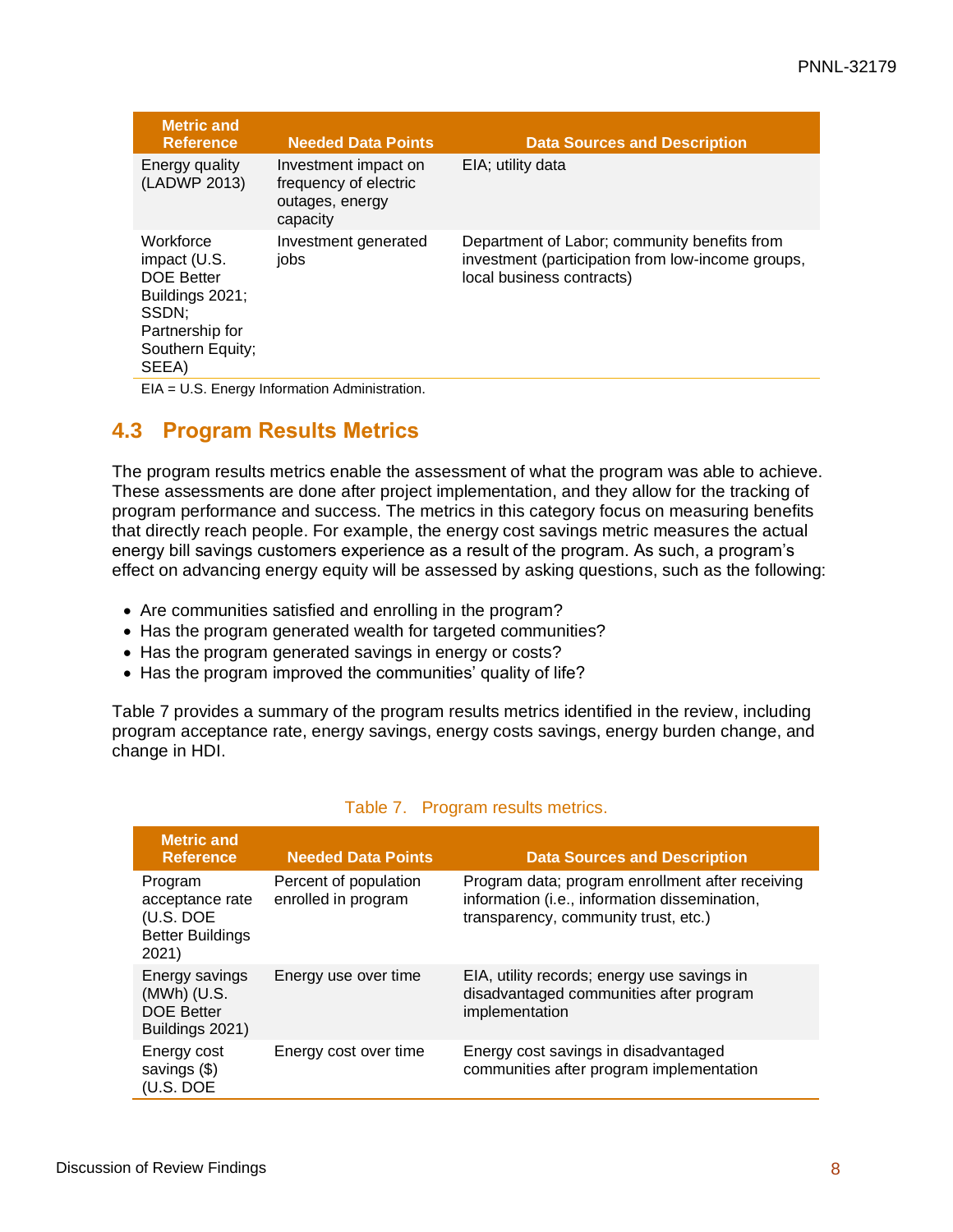| <b>Metric and</b><br><b>Reference</b>                           | <b>Needed Data Points</b>            | <b>Data Sources and Description</b>                                                                                                                                         |
|-----------------------------------------------------------------|--------------------------------------|-----------------------------------------------------------------------------------------------------------------------------------------------------------------------------|
| <b>Better Buildings</b><br>2021)                                |                                      |                                                                                                                                                                             |
| Energy burden<br>change<br>(Harttgen and<br><b>Klasen 2010)</b> | Household income,<br>energy bill     | EIA, utility records, census; percent reduction in<br>energy burden after program implementation<br>(energy efficiency, weatherization, rate design,<br>wage changes, etc.) |
| Change in HDI<br>score (Harttgen<br>and Klasen<br>2010)         | Household income,<br>quality of life | EIA, NIH; wellbeing and quality of life<br>improvement after program implementation                                                                                         |

EIA = U.S. Energy Information Administration; NIH = National Institutes of Health.

### <span id="page-15-0"></span>**5.0 Identified Gaps and Recommendations**

This review study found that the status of metrics availability for energy equity is still in the development phase. Although the three categories of metrics discussed in the Section [4.0](#page-12-0) offer a starting point for measuring equity, expanding and building both quantitative and qualitative assessment capabilities are needed. The identified gaps in the equity metrics literature are listed below:

- Metrics are needed to understand the disparate effects of past policies.
- Metrics are needed to capture community needs. Community inclusion is often done through community engagement approaches, which tend to be implemented as a commitment to the principle of engagement without tracking how successful the process has been. Identifying metrics that measure successful inclusion are needed to ensure community inclusion is done in a meaningful way.
- Metrics are needed to track and measure project impact, including the following:
	- Metrics to assess the quality of jobs.
	- Metrics to capture the non-cost benefits of reducing energy burden. For example, increased wellbeing, avoided stress.
	- Metrics to capture the abatement of health and safety issues.

To enhance the process of advancing an equitable energy future requires understanding and expanding the available measurement mechanisms. Indicators such as income, age, race, ethnicity, geographic location, energy access, energy use intensity, energy affordability, access to renewable energy, incentive accessibility, access to public services, community engagement, etc. can be used to represent the relevant equity outcomes for collecting baseline equity measurements. A process flow, shown in [Figure 1,](#page-16-0) offers an example of an equity measurement process using the currently available metrics and indicators.

The near-term needs for equity metrics fall under two areas. The first area is related to enhancing the capabilities of mapping and tracking energy inequities. Designing methods to appropriately identify target populations by operationalizing community descriptive terminologies (for example, disadvantaged communities) is essential. This will allow for a more equitable quantification and comparison of inequities across populations. The second area is related to the need for assigning scales for equity measurement—that is, answering the question: at what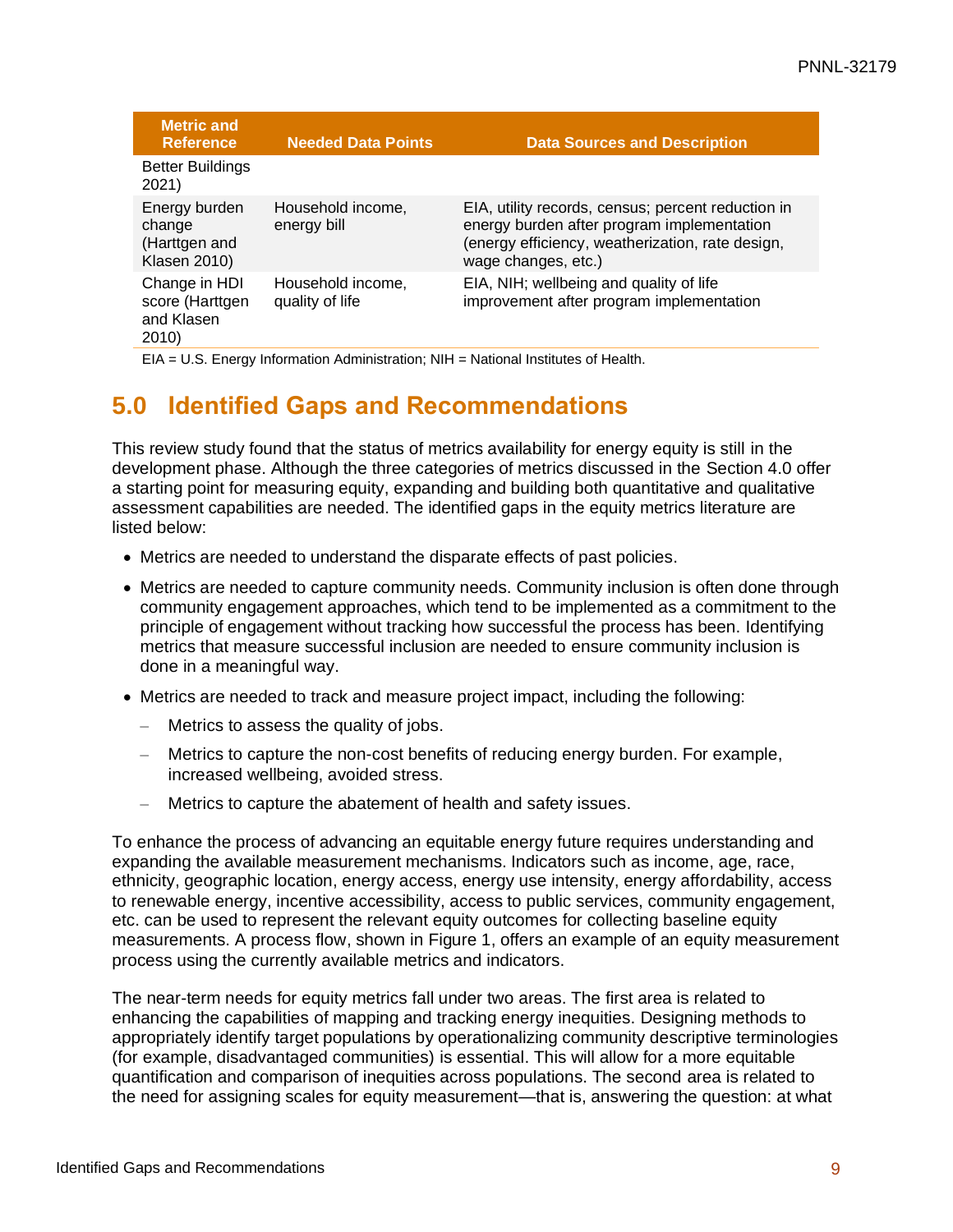level should equity effects be assessed? Whether the appropriate scale is at the societal, community, neighborhood, household, or individual level needs to be thought through while addressing the issue of data availability at the desired measurement level. When the correct data granularity cannot be obtained, state or national data may be used as a proxy, but this decreases the accuracy of the analysis and can result in continued marginalization of groups not well represented in high-level data collection.



<span id="page-16-0"></span>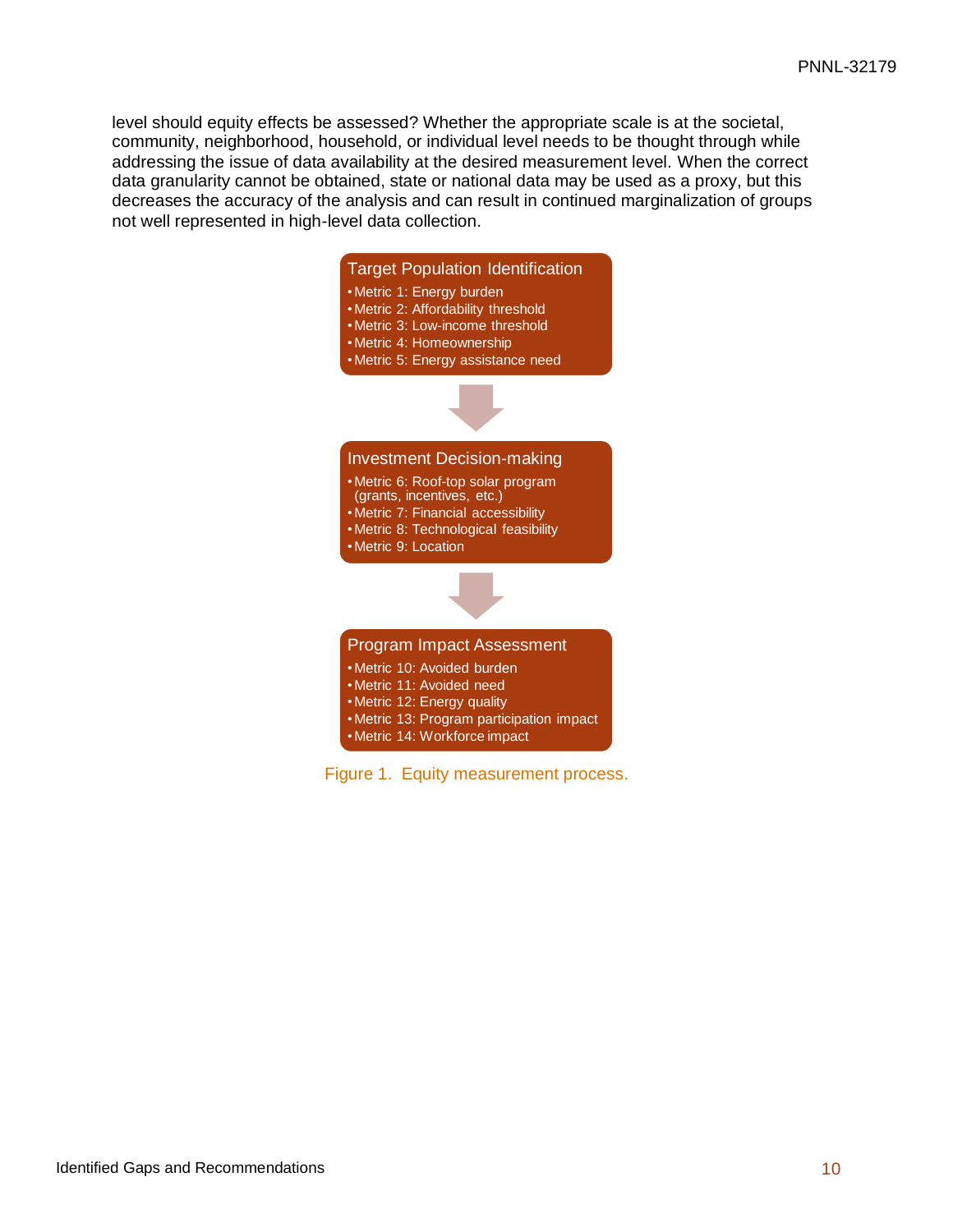### <span id="page-17-0"></span>**6.0 References**

Brulle R and D Pellow. 2006. "Environmental justice: Human health and environmental inequalities." *Annual Review of Public Health* 27: 103-124.

EPA (U.S. Environmental Protection Agency). 2021. Learn About Environmental Justice. Accessed 03 31, 2021. [https://www.epa.gov/environmentaljustice/learn-about-environmental](https://www.epa.gov/environmentaljustice/learn-about-environmental-justice)[justice.](https://www.epa.gov/environmentaljustice/learn-about-environmental-justice)

Harttgen K and S Klasen. 2010. "A household-based human development index." http://hdr.undp.org/sites/default/files/hdrp\_2010\_22\_rev.pdf.

Hernandez D. 2015. "Sacrifice along the energy continuum: A call for energy justice." *Environmental Justice* 8 (4): 151-156.

Jenkins K. 2018. "Setting energy justice apart from the crowd: Lessons from environmental and climate justice." *Energy Research & Social Science* 39: 117-121.

Jenkins K, D McCauley, R Heffron, and H Stephan. 2016. "Energy justice: A conceptual review." *Energy Research & Social Science* 11: 174-182.

LADWP. 2013. "Equity Metrics Data Initiative." https://www.ladwp.com/ladwp/faces/ladwp/aboutus/a-financesandreports/au-frcorporateperformance/au-fr-corporateperformanceemdi;jsessionid=dp6YgJ5MyTRw1XTZ55zLxT56xQ4yG1W3CHqnTmCRFmD7tM0MnSL3!- 1934180330?\_afrWindowId=null&\_afrLoop=473944442384883&\_afrWind.

Lewis J, D Hernandez, and A Geronimus. 2020. "Energy efficiency as energy justice: Addressing racial inequities through investments in people and places." *Energy Efficiency* 13: 419-432.

McCauley D, R Heffron, H Stephan, and K Jenkins. 2013. "Advancing energy justice: The triumvirate of tenets." *International Energy Law Review* 32 (3): 107-110.

Mohai P, D Pellow, and J Roberts. 2009. "Environmental justice." *Annual Review of Environment and Resources* 34: 405-430.

Sciotte D, and R Brulle. 2017. "Social movements for environmental justice through the lens of social movement theory." In *The Routledge Handbook of Environmental Justice*. Abingdon: Routledge.

Shaban H, and L Stockton. 2020. "Quantitative Energy Equity." https://pubs.naruc.org/pub/F7E7EDC7-155D-0A36-31CA-49A77302407D.

Skelton R, and V Miller. 2016. The environmental justice movement. NRDC. 03 17. Accessed 03 31, 2021. https://www.nrdc.org/stories/environmental-justice-movement.

Sovacool B, and M Dworkin. 2014. *Global Energy Justice: Problems, Principles, and Practices*. Cambridge: Cambridge University Press.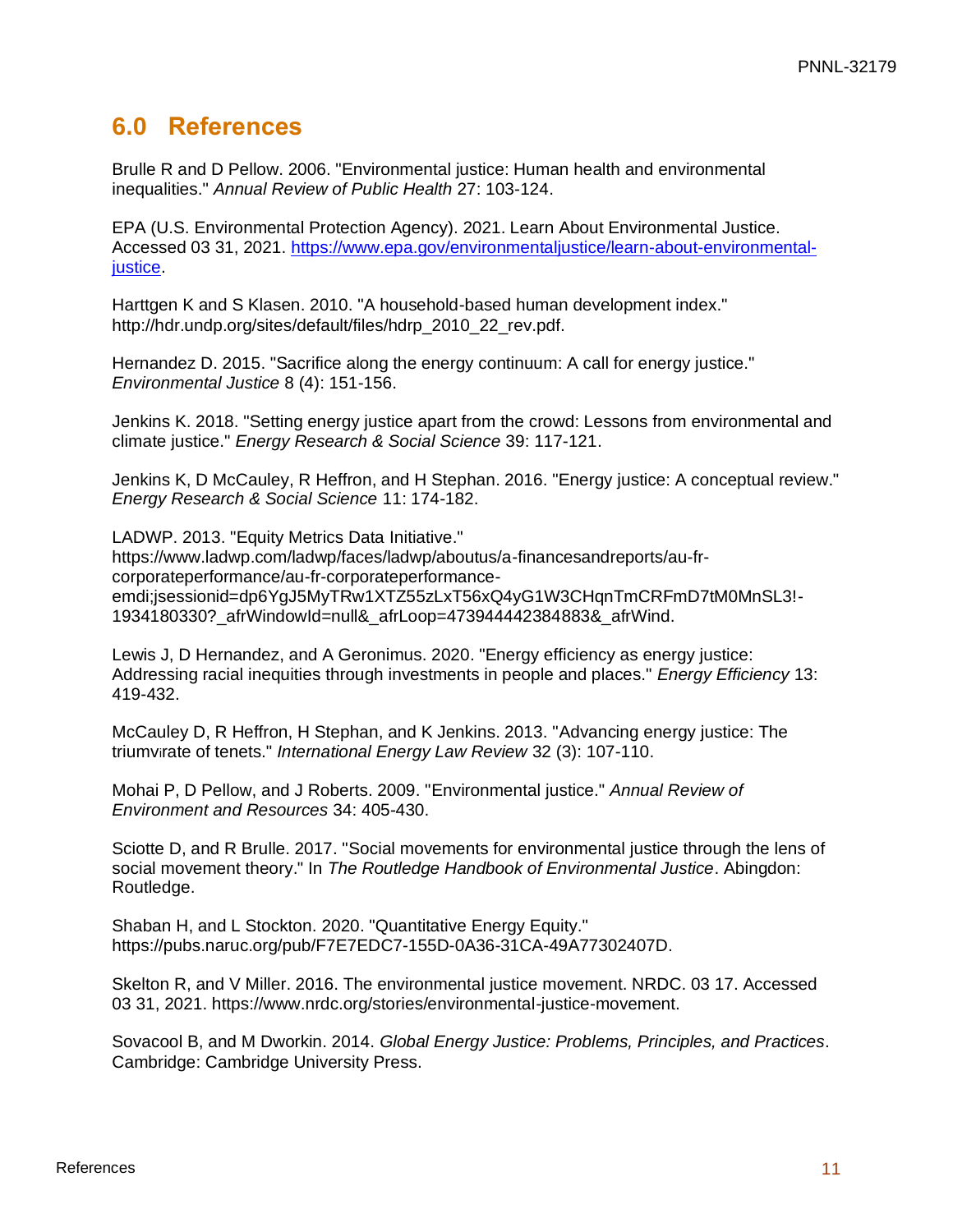Sovacool B, R Sidortsov, and B Jones. 2014. *Energy Security, Equality, and Justice*. New York: Routledge.

SSDN; Partnership for Southern Equity; SEEA. n.d. "How do we measure equity in energy efficiency?" http://www.southeastsdn.org/wpcontent/uploads/2019/11/How\_do\_we\_measure\_equity\_in\_energy\_efficiency\_FINAL.pdf.

U.S. DOE Better Buildings. 2021. Clean energy for low income communities: Metrics and indicators. https://betterbuildingssolutioncenter.energy.gov/CELICA-Toolkit/metrics-andindicators.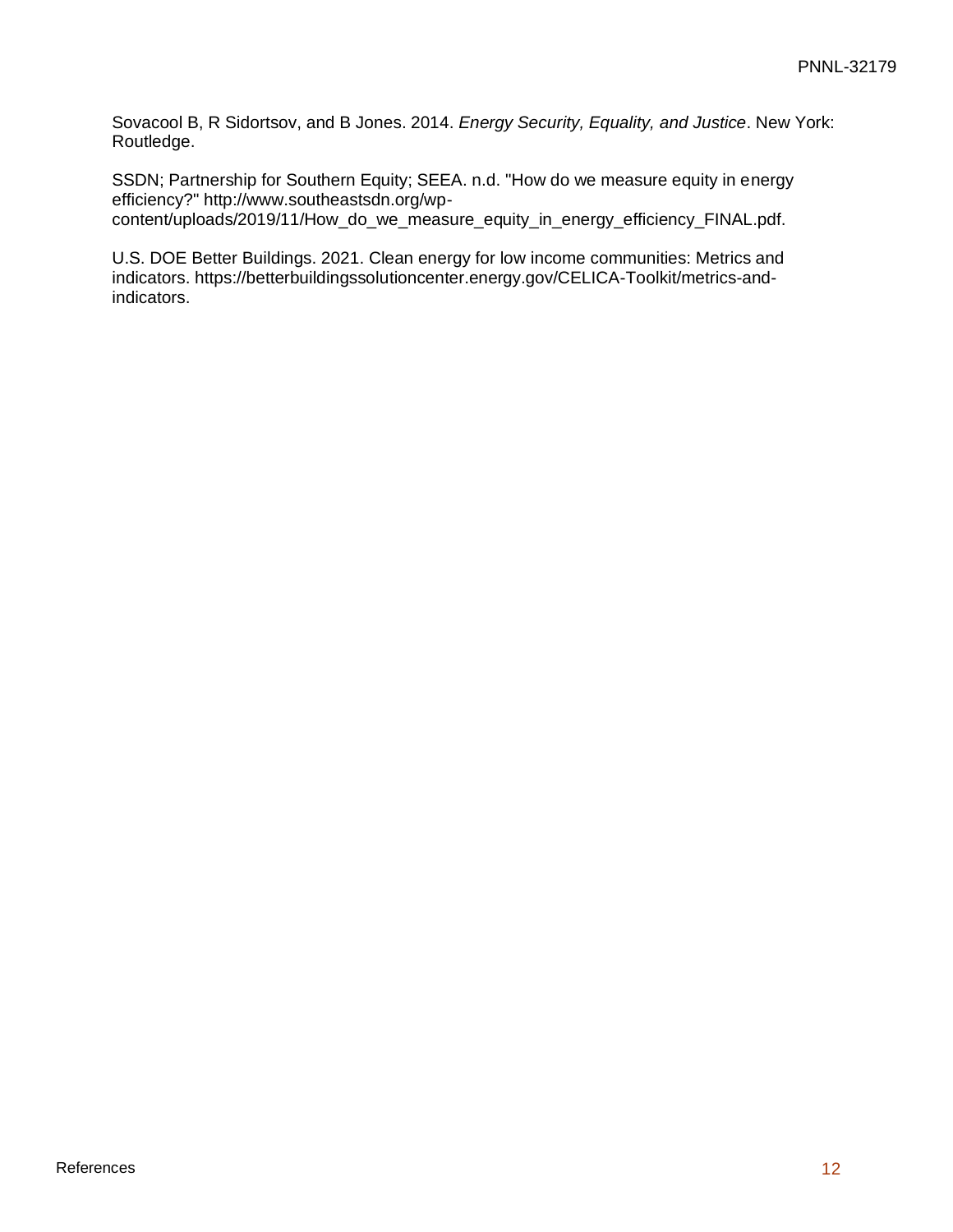# **Appendix A**

## **Table of Metrics**

<span id="page-19-0"></span>

| <b>Metric</b>                                               | <b>Metric Type</b>                     | <b>Possible Data</b><br><b>Source (if listed)</b> | <b>Source</b>                       | <b>Source</b><br><b>Category</b> |
|-------------------------------------------------------------|----------------------------------------|---------------------------------------------------|-------------------------------------|----------------------------------|
| Oral accounts of<br>disparities<br>experienced              | Target<br>population<br>identification | Group studies from<br>historians or lawsuits      | The State of Equity<br>Measurements | <b>Buildings</b>                 |
| Income of<br>population                                     | Target<br>population<br>identification | <b>US Census</b>                                  | The State of Equity<br>Measurements | <b>Buildings</b>                 |
| Health of<br>population                                     | Target<br>population<br>identification | <b>US Census</b>                                  | The State of Equity<br>Measurements | <b>Buildings</b>                 |
| Education<br>attainment of<br>population                    | Target<br>population<br>identification | <b>US Census</b>                                  | The State of Equity<br>Measurements | <b>Buildings</b>                 |
| Weatherization<br>efforts by group                          | Investment<br>decision-<br>making      | <b>LIHEAP</b>                                     | The State of Equity<br>Measurements | <b>Buildings</b>                 |
| Demographics of<br>program staff                            | Program<br>impact<br>assessment        | Program staff<br>records                          | The State of Equity<br>Measurements | <b>Buildings</b>                 |
| Customer call<br>backs                                      | Program<br>impact<br>assessment        | Program marketing<br>data                         | The State of Equity<br>Measurements | <b>Buildings</b>                 |
| Program<br>spending by<br>customer group                    | Investment<br>decision-<br>making      | Program marketing<br>data                         | The State of Equity<br>Measurements | <b>Buildings</b>                 |
| Energy use                                                  | Target<br>population<br>identification | Utility data                                      | The State of Equity<br>Measurements | <b>Buildings</b>                 |
| Fuel type<br>diversity                                      | Target<br>population<br>identification | Utility data                                      | The State of Equity<br>Measurements | <b>Buildings</b>                 |
| Energy cost<br>savings                                      | Program<br>impact<br>assessment        | Utility data                                      | <b>Better Buildings</b>             | <b>Buildings</b>                 |
| Number of<br>households<br>served                           | Program<br>impact<br>assessment        | Utility data                                      | <b>Better Buildings</b>             | <b>Buildings</b>                 |
| Percent of<br>participants at<br>different income<br>levels | Investment<br>decision-<br>making      | Utility data, US<br>Census                        | <b>Better Buildings</b>             | <b>Buildings</b>                 |
| Percent of<br>participants by<br>housing type               | Investment<br>decision-<br>making      | Utility data, US<br>Census                        | <b>Better Buildings</b>             | <b>Buildings</b>                 |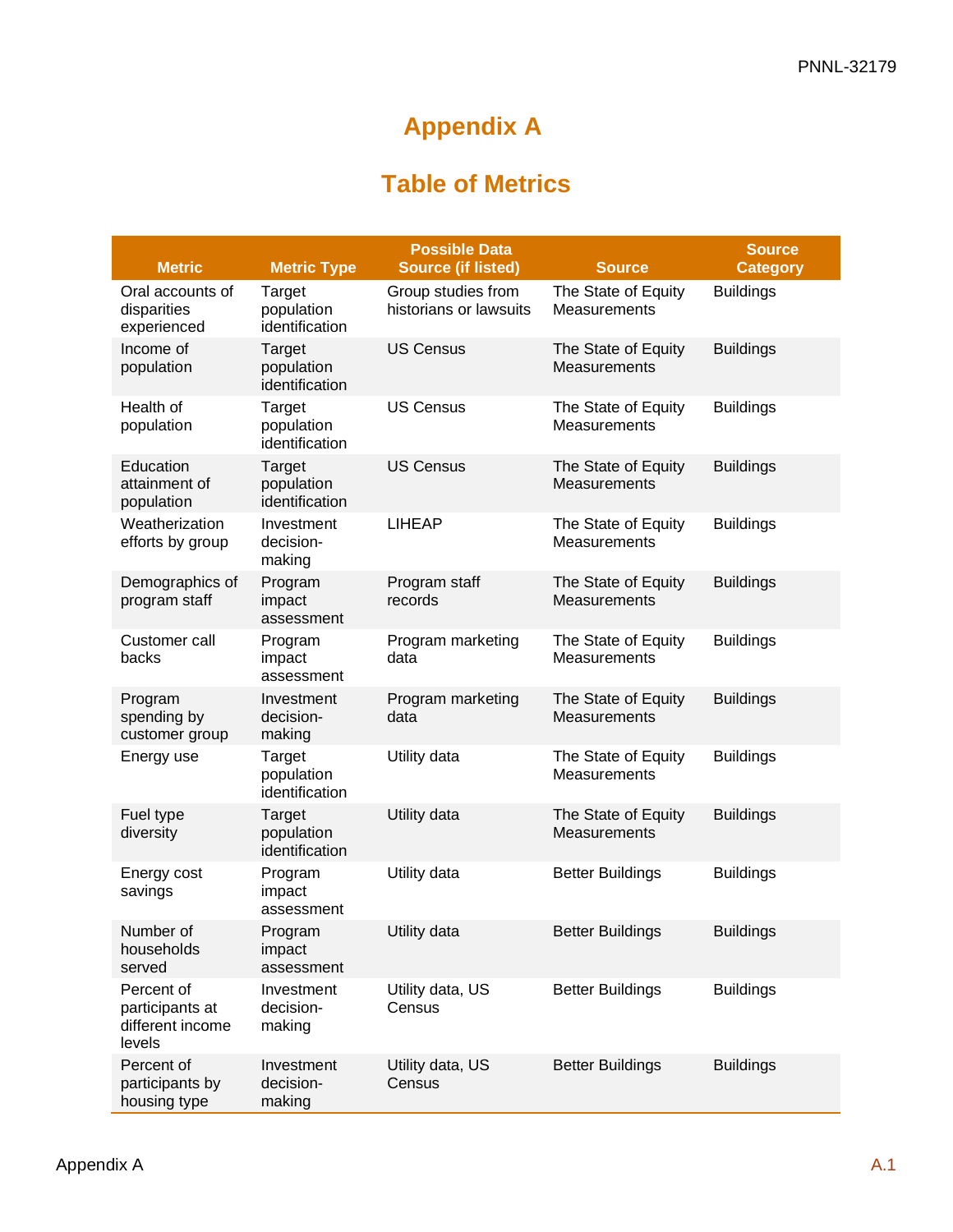|                                                               |                                        | <b>Possible Data</b>      |                                                 | <b>Source</b>                     |
|---------------------------------------------------------------|----------------------------------------|---------------------------|-------------------------------------------------|-----------------------------------|
| <b>Metric</b>                                                 | <b>Metric Type</b>                     | <b>Source (if listed)</b> | <b>Source</b>                                   | <b>Category</b>                   |
| Change in energy<br>burden                                    | Program<br>impact<br>assessment        | Utility data              | <b>Better Buildings</b>                         | <b>Buildings</b>                  |
| Number of health<br>incidences<br>abated                      | Program<br>impact<br>assessment        | None                      | <b>Better Buildings</b>                         | <b>Buildings</b>                  |
| Number of jobs<br>created from<br>program                     | Program<br>impact<br>assessment        | Program staff<br>records  | <b>Better Buildings</b>                         | <b>Buildings</b>                  |
| <b>LIHEAP eligibility</b><br>rates within a<br>customer group | Target<br>population<br>identification | <b>LIHEAP</b>             | <b>Grid Modernization</b><br>and Energy Poverty | Grid<br>Modernization             |
| Number of power<br>outages                                    | Target<br>population<br>identification | <b>EIA</b>                | <b>LADWP</b>                                    | <b>Clean Energy</b><br>Deployment |
| Duration of power<br>outages                                  | Target<br>population<br>identification | EIA                       | <b>LADWP</b>                                    | <b>Clean Energy</b><br>Deployment |
| Affordability<br>threshold                                    | Investment<br>decision-<br>making      | None                      | <b>EmpowerDataworks</b>                         | Clean Energy<br>Deployment        |
| Low-income<br>threshold                                       | Investment<br>decision-<br>making      | None                      | <b>EmpowerDataworks</b>                         | <b>Clean Energy</b><br>Deployment |
| Burden index                                                  | Investment<br>decision-<br>making      | None                      | EmpowerDataworks                                | Clean Energy<br>Deployment        |
| Program equity<br>index                                       | Investment<br>decision-<br>making      | None                      | <b>EmpowerDataworks</b>                         | <b>Clean Energy</b><br>Deployment |
| Energy cost<br>index                                          | Investment<br>decision-<br>making      | None                      | <b>EmpowerDataworks</b>                         | Clean Energy<br>Deployment        |
| Late payment<br>index-ratio                                   | Investment<br>decision-<br>making      | None                      | <b>EmpowerDataworks</b>                         | <b>Clean Energy</b><br>Deployment |
| Average<br>appliance<br>performance and<br>lifespan           | Target<br>population<br>identification | None                      | <b>SSDN</b>                                     | General                           |
| Energy<br>accessibility                                       | Target<br>population<br>identification | None                      | <b>SSDN</b>                                     | General                           |
| Economic vitality                                             | Target<br>population<br>identification | <b>GDP</b>                | <b>SSDN</b>                                     | General                           |
| Poverty rate                                                  | Target<br>population<br>identification | None                      | <b>SSDN</b>                                     | General                           |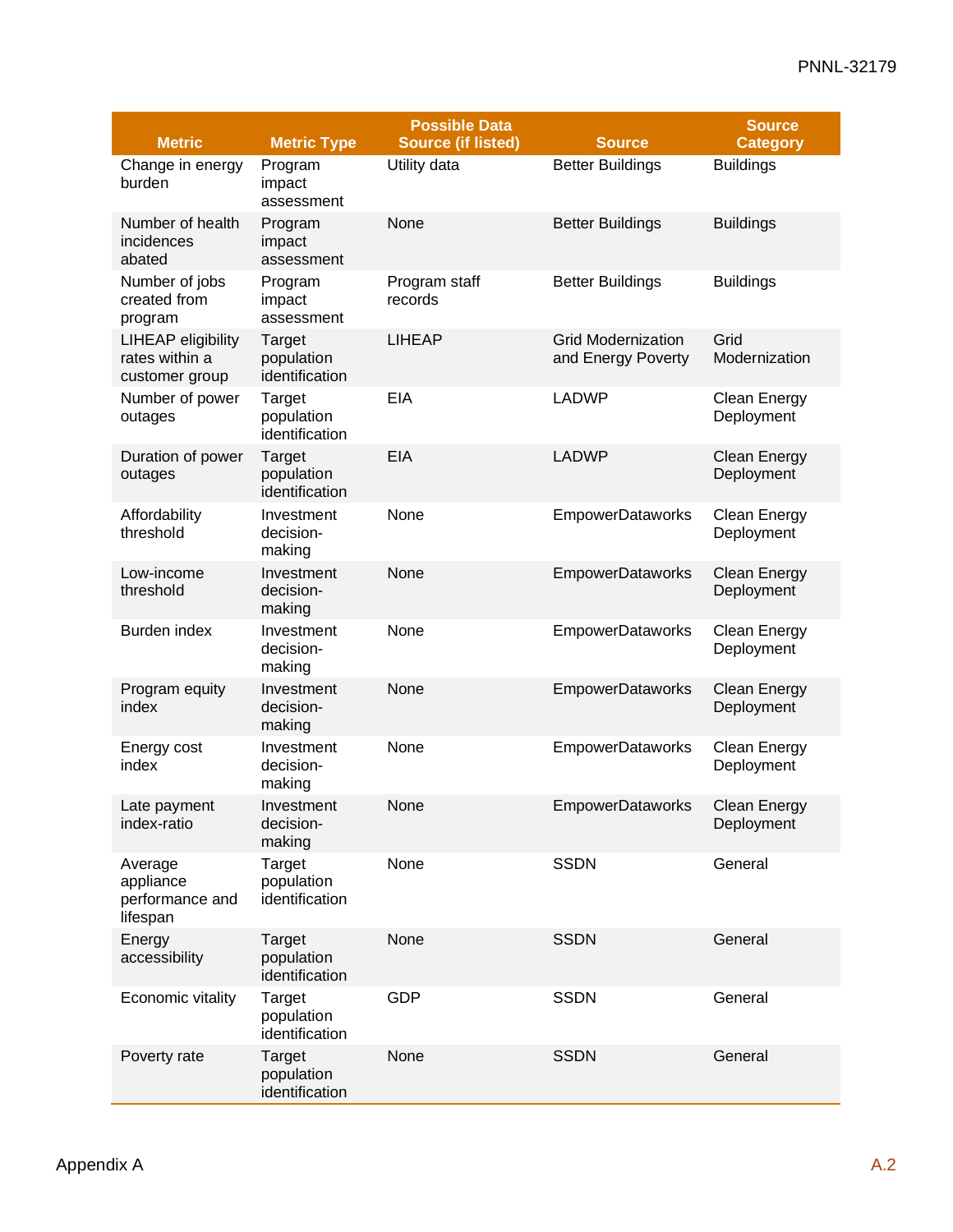|                                                                                                                                  |                                        | <b>Possible Data</b>                                                              |                                    | <b>Source</b>   |
|----------------------------------------------------------------------------------------------------------------------------------|----------------------------------------|-----------------------------------------------------------------------------------|------------------------------------|-----------------|
| <b>Metric</b>                                                                                                                    | <b>Metric Type</b>                     | <b>Source (if listed)</b>                                                         | <b>Source</b>                      | <b>Category</b> |
| % of fossil fuel<br>and nuclear<br>dependent jobs                                                                                | Target<br>population<br>identification | None                                                                              | <b>SSDN</b>                        | General         |
| % of homes built<br>before 1960                                                                                                  | Target<br>population<br>identification | None                                                                              | <b>SSDN</b>                        | General         |
| % of homes with<br>lead, leaky roofs,<br>and oil furnaces                                                                        | Target<br>population<br>identification | None                                                                              | <b>SSDN</b>                        | General         |
| % of energy<br>shutoffs without<br>reconnection for<br>more than 30<br>days                                                      | Target<br>population<br>identification | None                                                                              | <b>SSDN</b>                        | General         |
| EE and RE<br>program<br>participation                                                                                            | Target<br>population<br>identification | None                                                                              | <b>SSDN</b>                        | General         |
| Air particulate<br>matter                                                                                                        | Target<br>population<br>identification | None                                                                              | <b>SSDN</b>                        | General         |
| Child asthma<br>rate                                                                                                             | Target<br>population<br>identification | None                                                                              | <b>SSDN</b>                        | General         |
| Cancer rates                                                                                                                     | Target<br>population<br>identification | None                                                                              | <b>SSDN</b>                        | General         |
| <b>Broadband</b><br>adoption rates                                                                                               | Target<br>population<br>identification | None                                                                              | <b>SSDN</b>                        | General         |
| Blood level of<br>lead                                                                                                           | Target<br>population<br>identification | None                                                                              | <b>SSDN</b>                        | General         |
| <b>EUI</b>                                                                                                                       | Target<br>population<br>identification | None                                                                              | <b>SSDN</b>                        | General         |
| Energy program<br>maintenance<br>costs                                                                                           | Investment<br>decision-<br>making      | None                                                                              | <b>SSDN</b>                        | General         |
| <b>Business</b><br>development<br>ratios (# of<br>establishments,<br>demographics of<br>ownership, and<br>business<br>vacancies) | Investment<br>decision-<br>making      | US Census,<br>Reference USA, US<br>Department of<br>Housing, USPS<br>vacancy data | <b>Dallas Equity</b><br>Indicators | General         |
| Access to<br>housing ratios<br>(homeownership,<br>evictions, and                                                                 | Investment<br>decision-<br>making      | <b>US Census American</b><br>Community Survey,<br>Desmond, M., et. al.            | <b>Dallas Equity</b><br>Indicators | General         |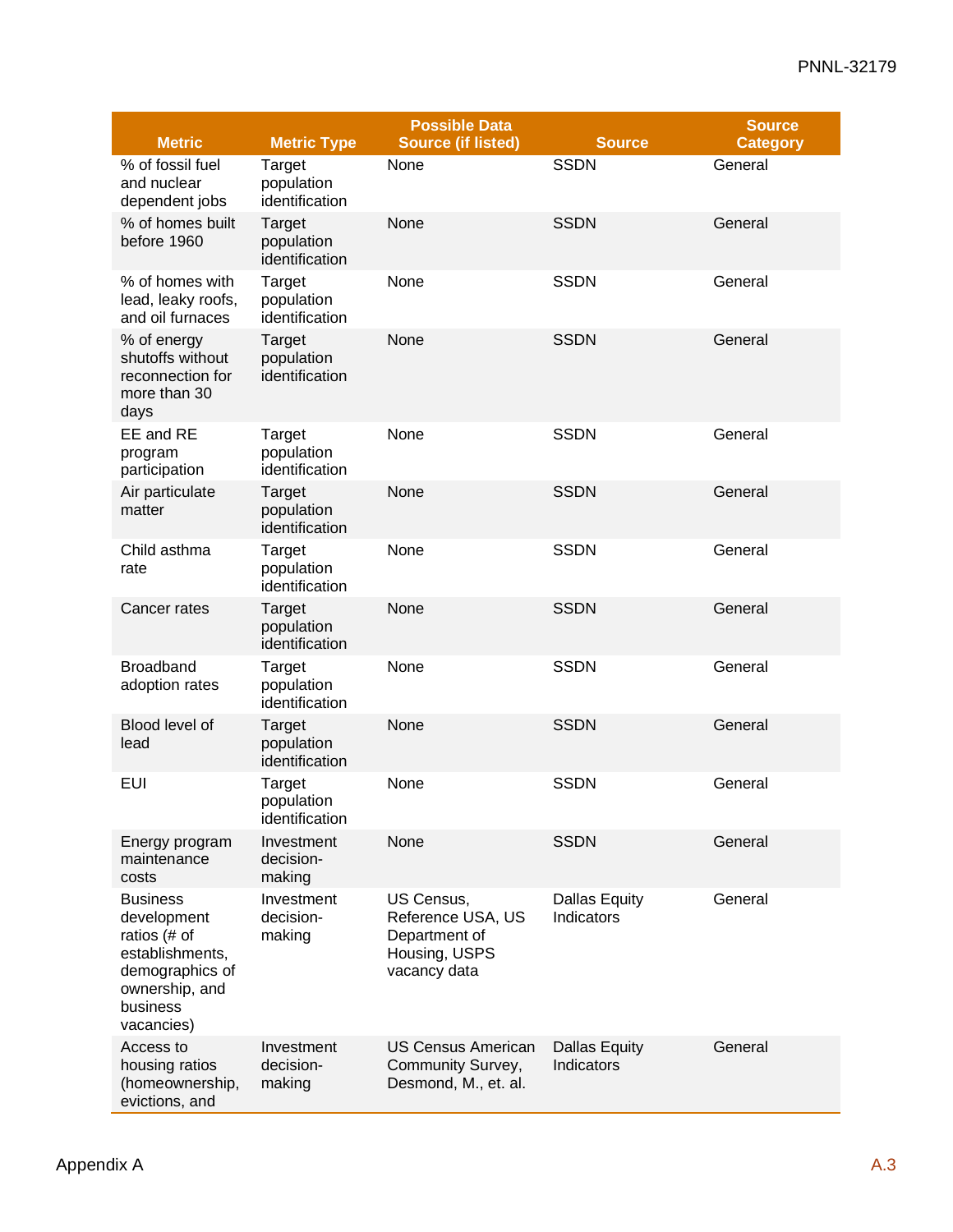### PNNL-32179

|                                                                                                                                                             |                                   | <b>Possible Data</b>                                                                                                       |                                    | <b>Source</b>   |
|-------------------------------------------------------------------------------------------------------------------------------------------------------------|-----------------------------------|----------------------------------------------------------------------------------------------------------------------------|------------------------------------|-----------------|
| <b>Metric</b>                                                                                                                                               | <b>Metric Type</b>                | <b>Source (if listed)</b>                                                                                                  | <b>Source</b>                      | <b>Category</b> |
| home loan<br>denials)                                                                                                                                       |                                   | <b>Eviction Lab National</b><br>Database                                                                                   |                                    |                 |
| Housing<br>affordability<br>and services<br>ratios (ratio<br>between<br>populations with<br>housing costs<br>above 30% of<br>income and<br>internet access) | Investment<br>decision-<br>making | <b>US Census</b><br><b>American Community</b><br>Survey                                                                    | <b>Dallas Equity</b><br>Indicators | General         |
| Neighborhoods<br>ratios (long-term<br>residential<br>vacancies, street<br>quality, and<br>access to parks)                                                  | Investment<br>decision-<br>making | City public works<br>department, city<br>parks & rec<br>department, U.S.<br>Department of<br>Housing, USPS<br>vacancy data | <b>Dallas Equity</b><br>Indicators | General         |
| Transportation<br>ratios (vehicles<br>per person 16+,<br>commute time,<br>and transit<br>frequency)                                                         | Investment<br>decision-<br>making | <b>US Census American</b><br><b>Community Survey</b>                                                                       | <b>Dallas Equity</b><br>Indicators | General         |
| Civic life ratios<br>(representation in<br>government,<br>government<br>service<br>satisfaction)                                                            | Investment<br>decision-<br>making | Community surveys,<br>government office                                                                                    | <b>Dallas Equity</b><br>Indicators | General         |
| Incarceration<br>ratios (case fines<br>and fees, jail<br>admissions, and<br>juvenile<br>detentions)                                                         | Investment<br>decision-<br>making | Police department<br>data                                                                                                  | <b>Dallas Equity</b><br>Indicators | General         |
| Law enforcement<br>ratios (arrests,<br>police force<br>diversity, and # of<br>traffic stops and<br>searches)                                                | Investment<br>decision-<br>making | Police department<br>data                                                                                                  | <b>Dallas Equity</b><br>Indicators | General         |
| Victimization<br>ratios (property<br>crime, violent<br>crime, and<br>domestic<br>violence)                                                                  | Investment<br>decision-<br>making | Police department<br>data                                                                                                  | <b>Dallas Equity</b><br>Indicators | General         |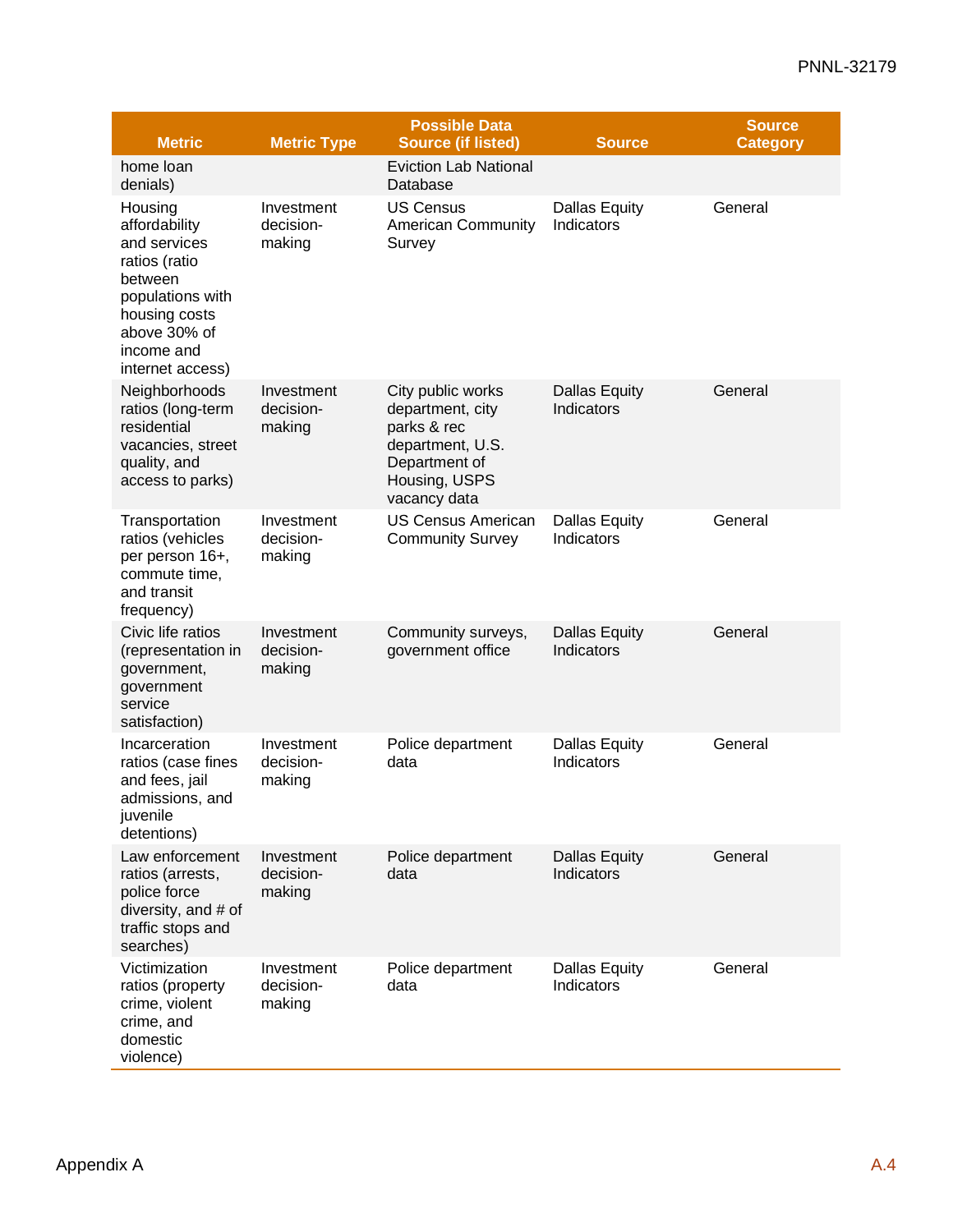| <b>Metric</b>                                                                                            | <b>Metric Type</b>                | <b>Possible Data</b><br><b>Source (if listed)</b>                                               | <b>Source</b>                                                                                    | <b>Source</b><br><b>Category</b> |
|----------------------------------------------------------------------------------------------------------|-----------------------------------|-------------------------------------------------------------------------------------------------|--------------------------------------------------------------------------------------------------|----------------------------------|
| Access to health<br>care ratios<br>(health care<br>provider, health<br>insurance, and<br>prenatal care)  | Investment<br>decision-<br>making | State department of<br>health services, US<br>Census American<br><b>Community Survey</b>        | <b>Dallas Equity</b><br>Indicators                                                               | General                          |
| Population health<br>ratios (chronic<br>disease,<br>mortality, opioid-<br>related deaths)                | Investment<br>decision-<br>making | State Department of<br><b>Health Services</b>                                                   | <b>Dallas Equity</b><br>Indicators                                                               | General                          |
| Maternal and<br>child health ratios<br>(infant mortality,<br>teen pregnancy,<br>and low birth<br>weight) | Investment<br>decision-<br>making | State Department of<br><b>Health Services</b>                                                   | <b>Dallas Equity</b><br>Indicators                                                               | General                          |
| <b>Health risk</b><br>factors ratios<br>(child food<br>insecurity,<br>physical activity,<br>and smoking) | Investment<br>decision-<br>making | <b>US Census American</b><br>Community Survey,<br>State Department of<br><b>Health Services</b> | <b>Dallas Equity</b><br>Indicators                                                               | General                          |
| <b>GHG</b> emission<br>changes                                                                           | Program<br>impact<br>assessment   | None                                                                                            | Greenlining<br>Equitable<br>Electrification                                                      | General                          |
| Specific<br>community<br>geographic<br>vulnerabilities                                                   | Investment<br>decision-<br>making | None                                                                                            | Assessing the<br><b>Potential Equity</b><br>Outcomes of<br>Maine's Climate<br><b>Action Plan</b> | General                          |

EIA = U.S. Energy Information Administration; LIHEAP = Low Income Home Energy Assistance Program; LADWP = Los Angeles Department of Water and Power; SSDN = Southeast Sustainability Directors Network; GDP = Gross Domestic Product; USPS = United States Postal Service.